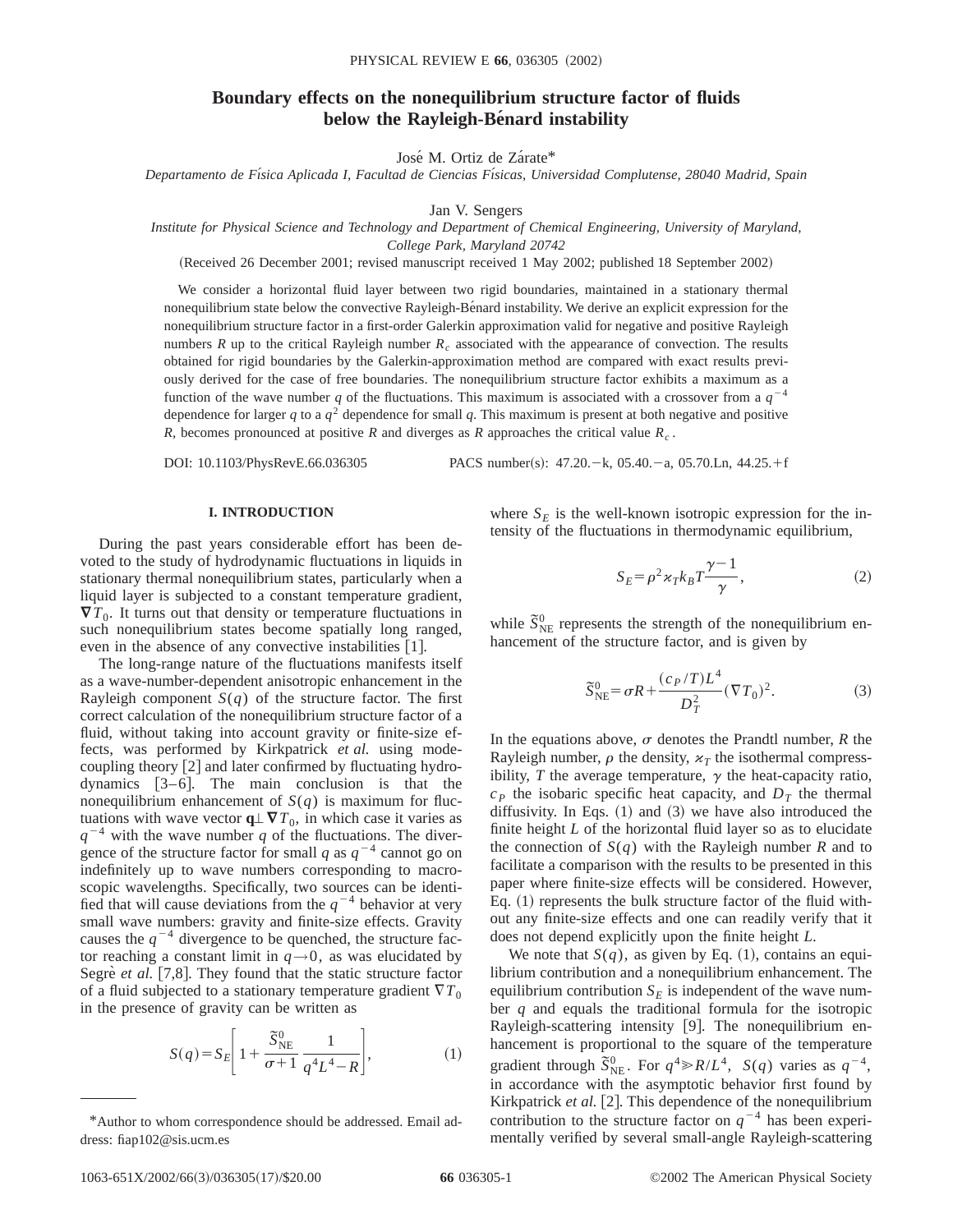experiments [10–13]. For  $q \rightarrow 0$ , the nonequilibrium structure factor reaches a constant value, which is a consequence of the presence of gravity. The gravitationally induced saturation of the  $q^{-4}$  divergence of the nonequilibrium structure factor has been confirmed by Vailati and Giglio  $[14,15]$  from ultra-low-angle light-scattering experiments.

As investigated by several authors  $[16–18]$ , the presence of a temperature gradient also affects the ''bulk'' Brillouin component of the scattering spectrum, causing an anisotropic asymmetry between the two Brillouin peaks, which has been observed experimentally  $[19-21]$ . This asymmetry effect on the Brillouin lines is maximum when  $q \nvert \nabla T_0$  and is zero when  $\mathbf{q} \perp \nabla T_0$ , thus, just the opposite to the nonequilibrium effects on the Rayleigh line. In addition, the presence of a temperature gradient only affects the shape of the Brillouin spectrum; however, it does not affect the total intensity of scattered light, since one of the Brillouin peaks shrinks just the same as the other enhances  $[18]$ . In the present paper we are concerned with nonequilibrium fluctuations as can be observed by two experimental techniques (low-angle static light-scattering and shadowgraphy) which probe fluctuations with wave vector  $\mathbf{q} \perp \nabla T_0$  and which are sensitive to the total intensity of light scattered by the medium. Consequently, nonequilibrium effects on the Brillouin spectrum are not expected to play a role. For this reason and to simplify the calculations, we shall adopt in the present paper hydrodynamic approximations (Boussinesq) which imply that the density fluctuations are only caused by the temperature fluctuations, neglecting the pressure fluctuations. This is equivalent to neglecting the Brillouin components in the scattering spectrum.

An evident shortcoming of Eq.  $(1)$  is that such a bulk nonequilibrium structure factor is only valid for negative Rayleigh numbers. For any positive *R* there is always some finite value of the wave number *q* for which  $S(q)$ , as given by Eq.  $(1)$ , diverges. This shortcoming is a consequence of the fact that in the derivation of Eq. (1) for  $S(q)$ , boundary effects due to the finite height *L* of the fluid layer have not been incorporated. Various authors have studied finite-size effects on the nonequilibrium structure factor  $[22-26]$ . These investigators have focused their attention exclusively on the situation close to the convective Rayleigh-Benard instability and studied the divergence of  $S(q)$  as the critical value of the Rayleigh number is approached from below.

Finite-size effects on the nonequilibrium structure factor have also been studied recently by Ortiz de Zarate *et al.*, who first considered "stress-free" boundary conditions  $[27]$ , and subsequently ''no-slip'' boundary conditions which were evaluated in a first-order Galerkin approximation  $[28]$ , but without considering the presence of gravity. Hence, the results thus obtained refer to the special case corresponding to  $R=0$ . It is the purpose of the present paper to consider the boundary effects on the nonequilibrium contribution to the structure factor for both positive and negative Rayleigh numbers.

In a recent paper we have embarked on this program by considering "stress-free" boundary conditions [29]. We were able to derive an explicit expression for the nonequilibrium structure factor valid for both negative and positive values of *R* up to the critical Rayleigh number associated with the first convective instability, which for ''stress-free'' boundary conditions is  $R_c = 27\pi^4/4$ . The main conclusion was that, in the nonequilibrium contribution to the Rayleigh component of the structure factor, finite-size effects cause a crossover from the  $q^{-4}$  divergence to a  $q^2$  dependence for extremely small wave numbers. This crossover from  $q^{-4}$  to  $q^2$  means that a maximum in the Rayleigh-scattering intensity appears. The position of this maximum is close to the critical wave number  $q_c$  for the appearance of convection. For positive Rayleigh numbers the height of this maximum diverges as the convective instability is approached  $[29]$ .

The position and height of the maximum in  $S(q)$  will depend on the boundary conditions considered. In our previous publication [29] we adopted "stress-free" boundary conditions for the fluctuating velocity because of their mathematical simplicity. But these conditions correspond to a fluid layer bounded by two free surfaces which is rather unrealistic [30]. For the realistic case of a fluid bounded by two rigid solid plates the appropriate boundary conditions are ''no-slip'' boundary conditions. The goal of the present paper is to analyze the finite-size effects on the nonequilibrium structure factor by considering the more realistic ''no-slip'' boundary conditions and comparing the results with the finite-size effects obtained with ''slip-free'' boundary conditions. In doing so, we shall obtain an expression for  $S(q)$  for both negative and positive Rayleigh numbers below the critical Rayleigh number for a fluid between rigid walls. By analyzing the behavior of our general expression for *S*(*q*) near the convective instability, we shall be able to make contact with expressions and approximations obtained by previous workers  $[22-26]$ .

We shall proceed as follows. In Sec. II, we present the linearized Boussinesq equations supplemented with random noise terms, which provide the commonly accepted starting point for dealing with thermal nonequilibrium fluctuations in fluids  $[22,24,31,32]$ , and we also review our previous results obtained for a fluid layer with two free boundaries [29]. Section III contains the main results of the paper, where we consider a fluid layer between two rigid boundaries and adopt a Galerkin-polynomial approximation  $[28,33]$ . In Secs. IV and V we study the finite-size effects as they will appear in low-angle light-scattering or shadowgraph experiments, respectively, and we discuss their relevance for the interpretation of available experimental information. In Sec. VI we shall perform a detailed analysis of the nonequilibrium fluctuations close to the convective instability. In Sec. VII we evaluate the so-called power of thermal fluctuations so as to make a detailed numerical comparison with the predictions from the traditional Swift-Hohenberg model. Our conclusions are summarized in Sec. VIII.

### **II. LINEARIZED FLUCTUATING BOUSSINESQ EQUATIONS**

We consider a fluid layer between two horizontal plates separated by a distance *L*. The fluid layer is subjected to a temperature gradient in the vertical direction by maintaining the plates at two different temperatures. The size of the sys-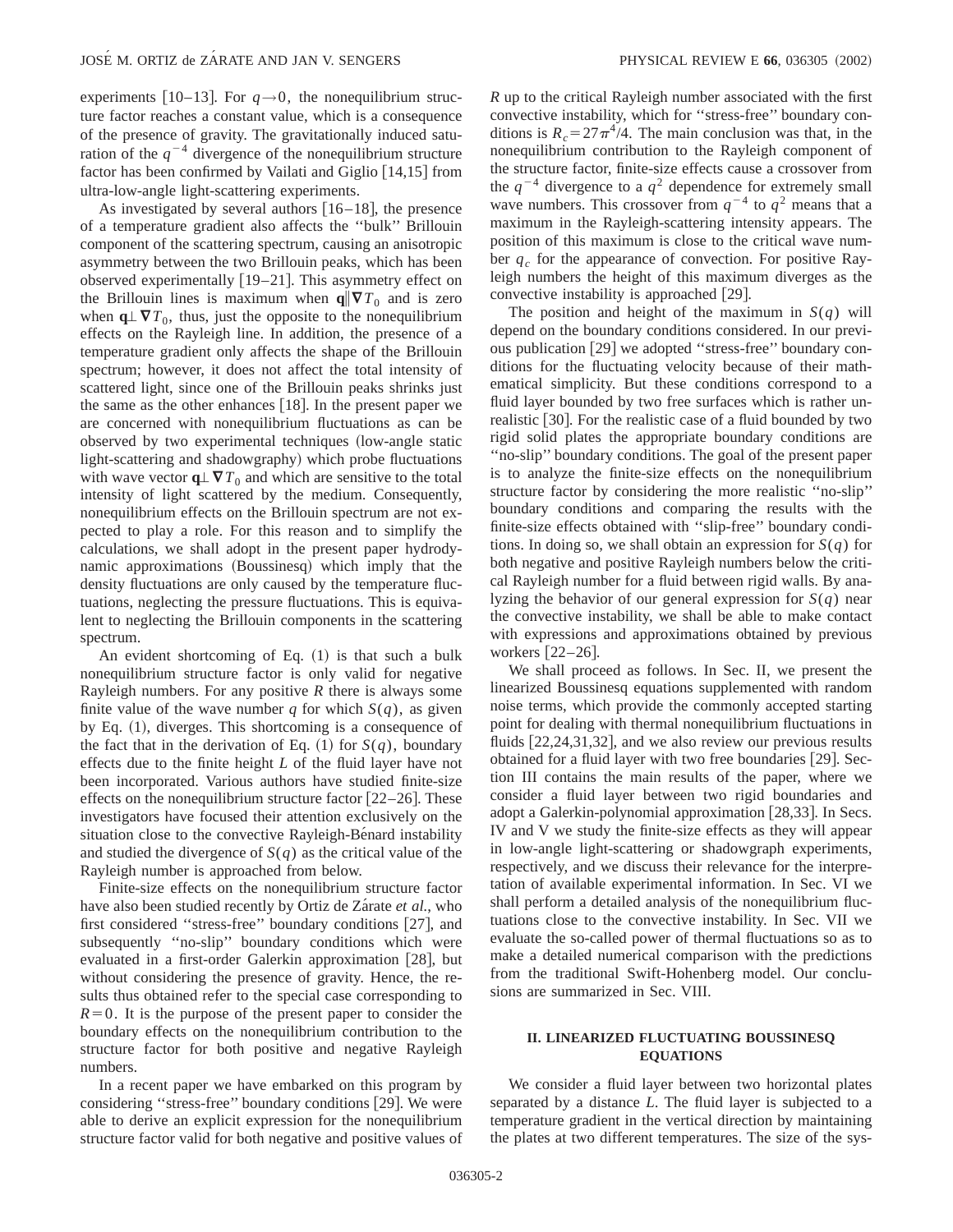To determine the structure factor of the fluid we consider small fluctuations around the conductive solution. These small fluctuations will be described by the linearized Boussinesq equations supplemented with random noise terms, as first considered by Zaitsev and Shliomis  $[31]$  and by Swift and Hohenberg  $[22]$  for studying the influence of thermal noise close to the convective instability. Use of the Boussinesq approximation to the full hydrodynamic equations implies that we neglect the sound modes and consider only density fluctuations caused by temperature fluctuations  $[24,30]$ . We consider the stationary temperature gradient,  $\nabla T_0$ , applied along the *Z* direction, so that  $\nabla T_0$  is positive when the fluid layer is heated from above and negative when heated from below. The gravitational force **g** is directed in the negative *Z* direction. In this notation, the Rayleigh number may be defined as

$$
R = \frac{\alpha L^4 \mathbf{g} \cdot \nabla T_0}{\nu D_T} = -\frac{\alpha L^4 g \nabla T_0}{\nu D_T},\tag{4}
$$

where  $\alpha$  is the thermal expansion coefficient and  $\nu$  the kinematic viscosity of the fluid.

We shall evaluate the structure factor of the fluid maintained in a convection-free thermal nonequilibrium state, where the average value  $\langle \mathbf{v} \rangle$  of the local fluid velocity **v** will be zero. Such states correspond to both negative and positive values of the Rayleigh number *R* as long as *R* is smaller than the critical value  $R_c$ . For this purpose we write the linearized fluctuating Boussinesq equations in the form  $[22,29,32]$ 

$$
\frac{\partial}{\partial t}(\nabla^2 w) = \nu \nabla^2 (\nabla^2 w) + \alpha g \left( \frac{\partial^2 \theta}{\partial x^2} + \frac{\partial^2 \theta}{\partial y^2} \right) + F_1, \quad (5a)
$$

$$
\frac{\partial \theta}{\partial t} = D_T \nabla^2 \theta - w \nabla T_0 + F_2, \tag{5b}
$$

where  $\theta = T - T_0$  represents the local fluctuating temperature and *w* is the fluctuating *Z* component of the fluid velocity **v**. To eliminate the stationary pressure gradient from the equations we find it convenient to consider Eq. (5a) for  $\nabla^2 w$ , rather than an equation for the fluctuating fluid velocity **v** itself [30]. Finally,  $F_1$  and  $F_2$  represent the contributions from rapidly varying short-range fluctuations and are related to Landau's random stress tensor  $\delta T$  and random heat flow  $\delta Q$  in such a way that [26]

$$
F_1 = \frac{1}{\rho} \{ \nabla \times [\nabla \times (\nabla \cdot \delta \mathsf{T})] \}_z, \tag{6a}
$$

$$
F_2 = -\frac{D_T}{\lambda_T} \nabla (\delta \mathbf{Q}),\tag{6b}
$$

where  $\rho$  and  $\lambda_T$  are the density and the thermal conductivity of the fluid, while the subscript *z* in Eq. (6a) indicates that  $F_1$ has to be identified with the *Z* component of the vector between the curly brackets. We finally note that in the Boussinesq Eq. (5b) the coefficient multiplying  $\nabla^2 \theta$  is usually identified with the thermal diffusivity of the fluid  $D_T$ . For consistency, we have also expressed the prefactor of the second random noise term in Eq.  $(6b)$  in terms of the same diffusivity  $D_T$  [34].

Since in practice the fluid layer is confined between two horizontal plates separated by a  $(small)$  distance  $L$ , the nonequilibrium structure factor will be affected by the presence of boundary conditions in the *Z* direction. To accommodate the boundary conditions, we apply a Fourier transformation of the fluctuating Boussinesq equations  $(5)$  in space and in time, but restrict the spatial Fourier transformation to the  $X-Y$  plane [27–29]. We thus obtain the following set of linear stochastic differential equations:

$$
\begin{pmatrix} i\omega D - \nu D^2 & \alpha g q_{\parallel}^2 \\ \nabla T_0 & i\omega - D_T D \end{pmatrix} \begin{pmatrix} w(\omega, \mathbf{q}_{\parallel}, z) \\ \theta(\omega, \mathbf{q}_{\parallel}, z) \end{pmatrix} = \begin{pmatrix} F_1(\omega, \mathbf{q}_{\parallel}, z) \\ F_2(\omega, \mathbf{q}_{\parallel}, z) \end{pmatrix},
$$
\n(7)

where  $q_{\parallel}$  is the component of the wave vector  $q$  in the *X*-*Y* plane and  $D$  the differential operator

$$
\mathcal{D} = \left[ \frac{d^2}{dz^2} - q_{\parallel}^2 \right].
$$
 (8)

The random noise terms  $F_1(\omega, \mathbf{q}_{\parallel}, z)$  and  $F_2(\omega, \mathbf{q}_{\parallel}, z)$  in Eq. (7) are related to the partial Fourier transforms  $\delta T(\omega, \mathbf{q}_{\parallel}, z)$ of the random stress tensor and  $\delta Q(\omega, \mathbf{q}_{\parallel}, z)$  of the random heat flux. The actual expressions are a bit complicated and can be found elsewhere [28].

In this paper we are interested in the structure factor of the nonequilibrium fluid,  $S(\omega, q_{\parallel}, z, z')$ , which is related to the autocorrelation function of the temperature fluctuations by  $[27,28]$ 

$$
\langle \theta^*(\omega, \mathbf{q}_{\parallel}, z) \theta(\omega', \mathbf{q}'_{\parallel}, z') \rangle = \frac{(2\pi)^3}{\alpha^2 \rho^2} S(\omega, q_{\parallel}, z, z') \delta(\omega - \omega')
$$

$$
\times \delta(\mathbf{q}_{\parallel} - \mathbf{q}'_{\parallel}). \tag{9}
$$

Integration over the frequency gives the static structure factor  $S(q_{\parallel}, z, z') = (2\pi)^{-1} \int d\omega S(\omega, q_{\parallel}, z, z')$ , which is the main interest of this paper. The result obtained for  $S(q_{\parallel}, z, z')$  will depend on the boundary conditions at  $z=0$ and  $z=L$ . In a previous publication [29] we calculated, from Eq. (7),  $S(q_{\parallel}, z, z')$  using stress-free boundary conditions for the vertical velocity and perfectly conducting walls for the temperature. For that purpose, we represented  $w(\omega, \mathbf{q}_{\parallel}, z)$ and  $\theta(\omega, \mathbf{q}_{\parallel}, z)$  as a series expansion in a complete set of eigenfunctions of the differential operator in Eq.  $(7)$ , satisfying the corresponding boundary conditions. Because of the simplicity of the boundary conditions considered in Ref. [29], it was possible to obtain an exact expression for  $S(q_{\parallel}, z, z')$ , with no other simplifications than those contained in the Boussinesq approximation  $(5)$ . The final results may be expressed as  $[29]$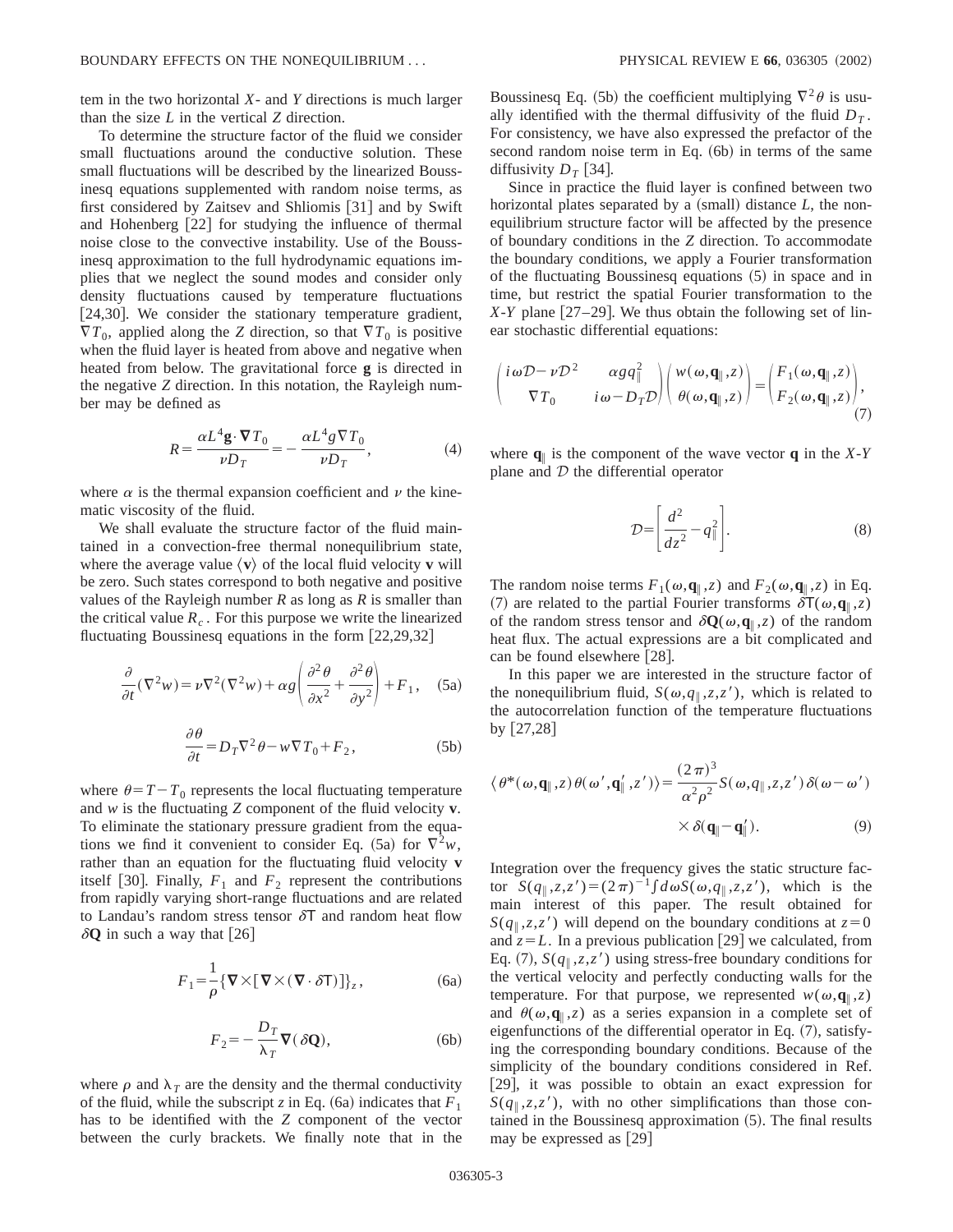$$
S(q_{\parallel}, z, z') = S_E \left[ \delta(z - z') + \tilde{S}_{NE}^{0} \sum_{N=1}^{\infty} \Lambda_N^F(\tilde{q}_{\parallel}) \times \sin\left(\frac{N\pi z}{L}\right) \sin\left(\frac{N\pi z'}{L}\right) \right],
$$
 (10)

where  $\tilde{q}_\parallel = q_\parallel L$ . In Eq. (10)  $S_E$  is the intensity of the fluctuations in thermodynamic equilibrium, given by Eq.  $(2)$ , and  $\tilde{S}_{NE}^{0}$  represents the strength of the nonequilibrium enhancement of the structure factor as defined by Eq.  $(3)$ . To facilitate a comparison with the calculation for the case of rigid boundaries, we have adopted here a definition of  $\bar{S}_{NE}^{0}$  in Eq. ~3! that is slightly different from the one in our previous publication  $[29]$ . Furthermore, we have introduced in Eq.  $\sum_{i=1}^{n}$  **Fig.**  $\sum_{i=1}^{n}$  **Fig.**  $\sum_{i=1}^{n}$  **Fig.**  $\sum_{i=1}^{n}$  **Fig.**  $\sum_{i=1}^{n}$  **Fig.**  $\sum_{i=1}^{n}$  **Fig.**  $\sum_{i=1}^{n}$  **Fig.**  $\sum_{i=1}^{n}$  **Fig.**  $\sum_{i=1}^{n}$  **Fig.**  $\sum_{i=1}^{n}$  **Fig.**  $\sum_{i=1}^{n}$  **Fig.** nonequilibrium enhancements per mode and are given by

$$
\Lambda_N^F(\tilde{q}_{\parallel}) = \frac{2}{L} \frac{1}{\sigma + 1} \frac{\tilde{q}_{\parallel}^2}{(\tilde{q}_{\parallel}^2 + N^2 \pi^2)^3 - R\tilde{q}_{\parallel}^2}.
$$
 (11)

The first term in Eq.  $(10)$  is the static structure factor of a fluid in thermodynamic equilibrium; it is short ranged, proportional to a delta function, and it is not affected by any finite-size effects  $[9]$ . The second term in Eq.  $(10)$  represents the nonequilibrium enhancement of the structure factor. This nonequilibrium enhancement is proportional to  $(\nabla T_0)^2$ through the expression (3) for  $\tilde{S}_{NE}^{0}$ ; it depends on the gravitational acceleration constant *g* through the appearance of the Rayleigh number in Eqs.  $(10)$  and  $(3)$ , and it depends on the finite height  $L$  of the fluid layer explicitly in Eq.  $(10)$  and also through  $\tilde{q}$ <sup>*|*</sup> $\tilde{q}$ *|q*<sub>|</sub> $L$ . It is interesting to note that Eq. (10) is valid for both negative and positive Rayleigh numbers, provided that  $R < R_c = 27\pi^4/4$ . For  $R \ge R_c$  there always exist values of  $q_{\parallel}$  for which the right-hand side of Eq. (10) diverges. Of course, the value  $R_c = 27\pi^4/4$  equals the wellknown value obtained form a linear stability analysis of the Boussinesq equations with no-slip boundary conditions [30].

#### **III. SOLUTION FOR TWO RIGID BOUNDARIES**

While ''stress-free'' boundary conditions, considered in a previous publication [29], are convenient for obtaining a simple and exact solution of the linearized Boussinesq equations, a fluid bounded by two free surfaces is an unrealistic representation of the actual experimental situation  $[30,33]$ . For a fluid layer between two rigid walls we can continue to assume perfectly conducting walls, but we need to adopt ''no-slip'' boundary conditions for the local velocity. Hence, the boundary conditions to be considered in this paper are

$$
\theta(\omega, \mathbf{q}_{\parallel}, z) = 0 \quad \text{at} \quad z = 0, L,
$$
  

$$
w(\omega, \mathbf{q}_{\parallel}, z) = 0 \quad \text{at} \quad z = 0, L,
$$
 (12)

$$
\frac{d}{dz}w(\omega, \mathbf{q}_{\parallel}, z) = 0 \quad \text{at} \quad z = 0, L.
$$

For the boundary conditions  $(12)$ , the method employed in Ref.  $[29]$  to calculate the static structure factor exactly is not adequate. The eigenvalues and eigenfunctions of the differential operator on the left-hand side of Eq.  $(7)$  satisfying the new boundary conditions  $(12)$  cannot be calculated explicitly. As discussed elsewhere  $[24,30,33]$ , to calculate the eigenvalues in this case an algebraic equation is obtained which cannot be solved explicitly. The spectrum of the differential operator continues to be discrete, but the set of eigenvalues and eigenfunctions can only be calculated numerically. Hence, for the case of ''no-slip'' boundary conditions an explicit evaluation of the structure factor can only be performed approximately.

It turns out that a suitable approximation scheme is obtained by using the Galerkin method  $[28]$ . Thus we represent the solutions for the velocity fluctuations and temperature fluctuations in terms of first-order Galerkin polynomials,

$$
w(\omega, \mathbf{q}_{\parallel}, z) = w_0(\omega, \mathbf{q}_{\parallel}) \left( \frac{z}{L} - \frac{z^2}{L^2} \right)^2,
$$
  

$$
\theta(\omega, \mathbf{q}_{\parallel}, z) = \theta_0(\omega, \mathbf{q}_{\parallel}) \left( \frac{z}{L} - \frac{z^2}{L^2} \right).
$$
 (13)

Note that the polynomials in Eq.  $(13)$  satisfy the required boundary conditions  $(12)$ . The results obtained with this approximation scheme will depend on the adoption of Galerkin test functions. Another possible choice would be the Chandrasekhar function [30]. We have chosen the polynomials (13) because they lead to simpler analytical results and they do not contain constants to be determined numerically. Moreover, in studies of linear stability, the choice  $(13)$  is considered to be optimal owing to the variational structure of the underlying problem  $[33]$ . Anyway, as we shall see, the choice  $(13)$  produces reasonable results when the asymptotic behavior of the structure factor for large *q* is compared with the behavior expected form the exact "bulk" result [see Eq.  $(30)$  below.

Following a standard procedure, we evaluate the amplitudes  $\theta_0(\omega, \mathbf{q}_{\parallel})$  and  $w_0(\omega, \mathbf{q}_{\parallel})$  by imposing the condition that the ansatz  $(13)$  represents an exact solution of Eq.  $(7)$  in the subspace generated by the corresponding Galerkin polynomial  $[33]$ . Substituting Eq.  $(13)$  into Eq.  $(7)$  and projecting the first equation onto the first Galerkin polynomial and the second equation onto the second Galerkin polynomial, we obtain the set of two algebraic equations,

$$
\mathcal{H}(\omega, q_{\parallel}) \cdot \begin{pmatrix} w_0(\omega, \mathbf{q}_{\parallel}) \\ \theta_0(\omega, \mathbf{q}_{\parallel}) \end{pmatrix} = \begin{pmatrix} G_1(\omega, \mathbf{q}_{\parallel}) \\ G_2(\omega, \mathbf{q}_{\parallel}) \end{pmatrix}, \quad (14)
$$

where the matrix  $\mathcal{H}(\omega, q_{\parallel})$  is given by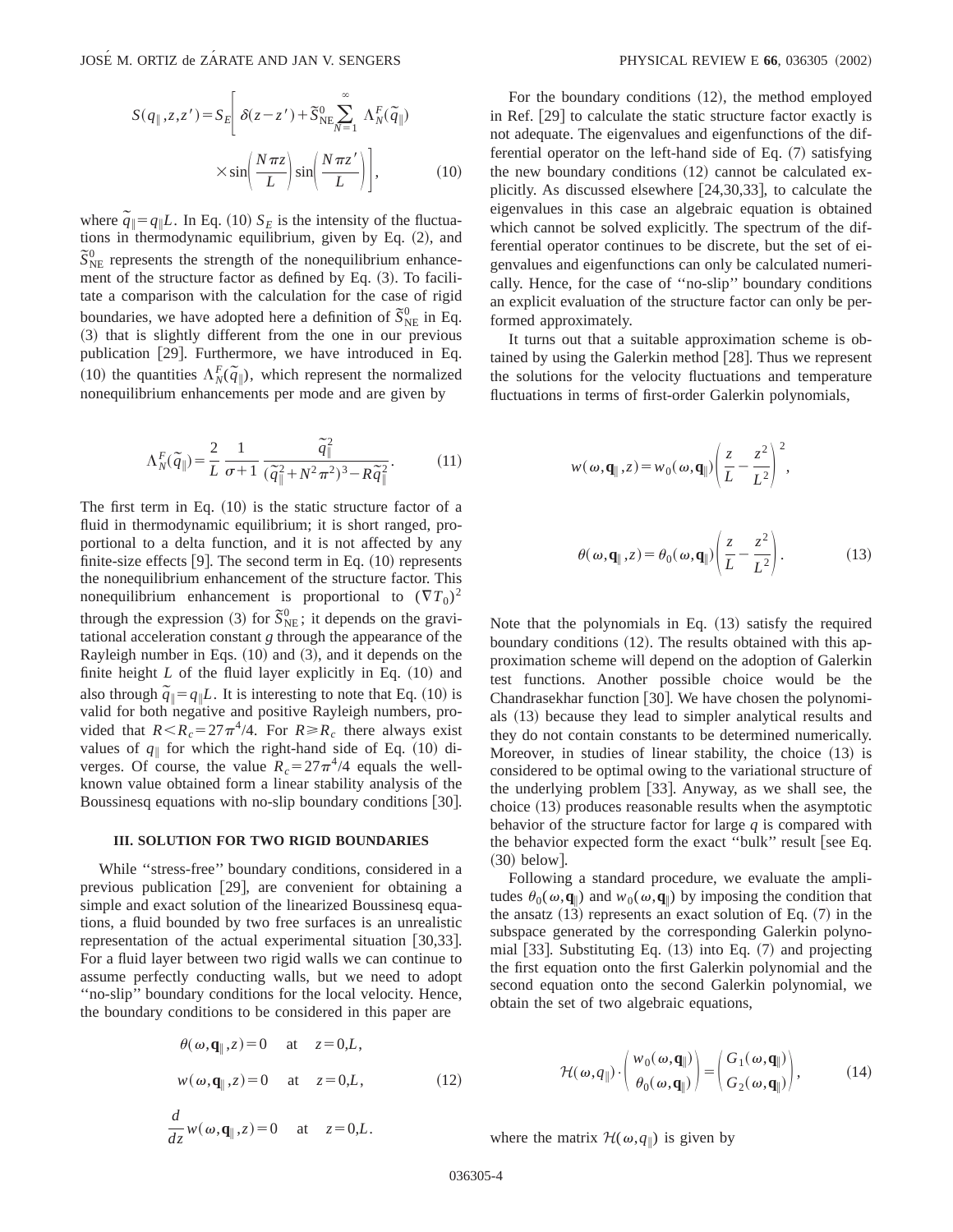$$
\mathcal{H}(\omega, q_{\parallel}) = \begin{pmatrix} \frac{-i\omega(12 + q_{\parallel}^2 L^2)}{630L} - \nu \left[ \frac{(12 + q_{\parallel}^2 L^2)^2}{630L^3} + \frac{4}{7L^3} \right] & \frac{\alpha g q_{\parallel}^2 L}{140} \\ \frac{\nabla T_0 L}{140} & \frac{i\omega L}{30} + \frac{D_T (10 + q_{\parallel}^2 L^2)}{30L} \end{pmatrix}
$$
(15)

and where we have introduced the quantities

$$
G_1(\omega, \mathbf{q}_{\parallel}) = \int_0^L \left(\frac{z}{L} - \frac{z^2}{L^2}\right)^2 F_1(\omega, \mathbf{q}_{\parallel}, z) dz,
$$
  

$$
G_2(\omega, \mathbf{q}_{\parallel}) = \int_0^L \left(\frac{z}{L} - \frac{z^2}{L^2}\right) F_2(\omega, \mathbf{q}_{\parallel}, z) dz,
$$
 (16)

which are the projections onto the corresponding Galerkin polynomial of the Langevin random noise terms. Upon inverting the matrix  $\mathcal{H}(\omega, q_{\parallel})$ , the solution of Eq. (14) for the amplitudes  $w_0(\omega, \mathbf{q}_{\parallel})$  and  $\theta_0(\omega, \mathbf{q}_{\parallel})$  can be obtained. Explicit expressions are long and not very informative, so they are not presented here. However, explicit results obtained upon integration of the expression for  $\theta_0(\omega, \mathbf{q}_\parallel)$ , will be presented in the sequel.

We focus our attention on the calculation of the structure factor, which is related by Eq.  $(9)$  to the autocorrelation function of the temperature fluctuations. For the calculation of this quantity, we need the autocorrelation function between the projections of the Langevin random noise terms onto the Galerkin polynomials, defined by Eq. (16). The crosscorrelation  $\langle G_1^*(\omega, \mathbf{q}_\parallel) \cdot G_2(\omega', \mathbf{q}_\parallel') \rangle$  is zero, because the random current tensor and the random heat flux are uncorrelated  $[4]$ . We now proceed to calculate the autocorrelation functions ^*G*<sup>1</sup>  $\langle G_1^*(\omega, \mathbf{q}_{\parallel}) \cdot G_1(\omega', \mathbf{q}_{\parallel}') \rangle$  $\langle G_2^*(\omega, \mathbf{q}_\parallel) \rangle$  and  $\langle G_2^*(\omega, \mathbf{q}_\parallel) \rangle$  $\cdot G_2(\omega', \mathbf{q}'_{\parallel})$ . We first consider  $\langle G_2^*(\omega, \mathbf{q}_{\parallel}) \cdot G_2(\omega', \mathbf{q}'_{\parallel}) \rangle$  for the random noise associated with the temperature fluctuations. Using the definition of  $G_2(\omega, \mathbf{q}_{\parallel})$ , given by Eq. (16), the definition of  $F_2(\omega, \mathbf{q}_{\parallel}, z)$  as a function of the random heat flow, given by Eq.  $(6b)$ , and the equilibrium correlations between the different components of  $\delta Q(\omega, \mathbf{q}_{\parallel}, z)$ , as given by Schmitz and Cohen  $[4]$ , we obtain

$$
\langle G_2^*(\omega, \mathbf{q}_{\parallel}) \cdot G_2(\omega', \mathbf{q}_{\parallel}') \rangle = \frac{2k_B T^2 \lambda_T}{\rho^2 c_P^2} \frac{q_{\parallel}^2 L^2 + 10}{30L} (2\pi)^3
$$

$$
\times \delta(\omega - \omega') \delta(\mathbf{q}_{\parallel} - \mathbf{q}_{\parallel}'). \quad (17)
$$

The autocorrelation function  $\langle G_1^*(\omega, \mathbf{q}_{\parallel}) \cdot G_1(\omega', \mathbf{q}_{\parallel}') \rangle$  has already been evaluated by a similar procedure in a previous publication  $[28]$  and is given by

$$
\langle G_1^*(\omega, \mathbf{q}_{\parallel}) \cdot G_1(\omega', \mathbf{q}_{\parallel}') \rangle = 2k_B T \frac{\nu}{\rho} q_{\parallel}^2 \frac{q_{\parallel}^4 L^4 + 24q_{\parallel}^2 L^2 + 504}{630L^3} \times (2\pi)^3 \delta(\omega - \omega') \delta(\mathbf{q}_{\parallel} - \mathbf{q}_{\parallel}').
$$
\n(18)

Now we have all the required information to obtain the dynamic structure factor  $S(\omega, q_{\parallel}, z, z')$  of the fluid. Integration over the frequency  $\omega$  gives the static structure factor. After some long, but otherwise straightforward calculations, we find that the static structure factor for the case of ''noslip'' boundary conditions, in the first-order Galerkin approximation, can be written as

$$
S(q_{\parallel},z,z') = S_E \left[ \frac{30}{L} + \tilde{S}_{\text{NE}}^0 \Lambda_0^R(\tilde{q}_{\parallel}) \right] \left( \frac{z}{L} - \frac{z^2}{L^2} \right) \left( \frac{z'}{L} - \frac{z'^2}{L^2} \right),\tag{19}
$$

where, similarly to Eq.  $(10)$ , we have introduced the quantity  $\Lambda_0^R(\tilde{q}_\parallel)$  which represents the normalized nonequilibrium enhancement for two rigid boundaries in the first-order Galerkin approximation, and is given by

$$
\Lambda_0^R(\tilde{q}_{\parallel}) = \frac{30}{L} \frac{1}{\sigma + \frac{(\tilde{q}_{\parallel}^2 + 10)(\tilde{q}_{\parallel}^2 + 12)}{(\tilde{q}_{\parallel}^2 + 12)^2 + 360}} \frac{27\tilde{q}_{\parallel}^2}{28(\tilde{q}_{\parallel}^2 + 10)[(\tilde{q}_{\parallel}^2 + 12)^2 + 360] - 27\tilde{q}_{\parallel}^2 R}.
$$
\n(20)

In Eq. (19),  $S_F$  is again the intensity of the thermal fluctuations in thermodynamic equilibrium, defined by Eq.  $(2)$ , and  $\tilde{S}_{NE}^{0}$  is the same nonequilibrium enhancement of the structure factor defined by Eq.  $(3)$ . Equations  $(19)$  and  $(20)$  for the nonequilibrium structure factor represent our principal results for the combined effects of gravity and finite size on the nonequilibrium structure factor of a fluid between two rigid boundaries. The remainder of this paper will be concerned with an analysis of some of the physical consequences implied by these results.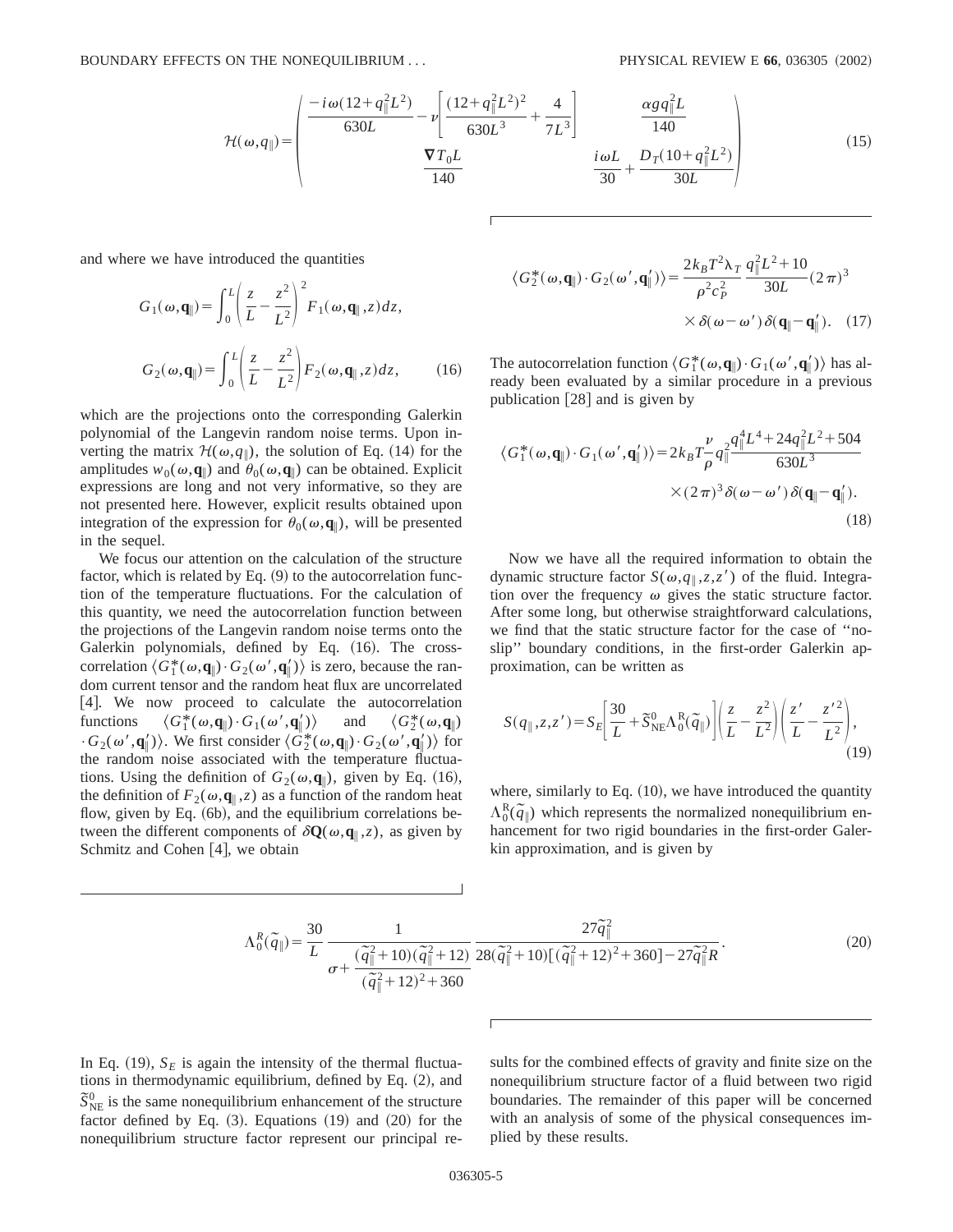It is interesting to compare the approximate solution for the case of two rigid boundaries, given by Eqs.  $(19)$  and  $(20)$ , with the exact solution for the case of two free boundaries, given by Eqs.  $(10)$  and  $(11)$ . First of all, we have obtained here only the first term in the Galerkin expansion for the structure factor for the case of two rigid boundaries. Thus, Eq.  $(19)$  is equivalent to the first term in the series expansion  $(10)$  for the structure factor of a fluid layer with two free boundaries. Truncating Eq.  $(10)$  at  $N=1$  is called the mostunstable-mode approximation  $[22,29,31]$ , and, as we shall see, it represents a good approximation to the exact solution, in particular for small *q*.

As a second comment we note that, when  $\nabla T_0 = 0$ , the exact solution for two free boundaries, Eq.  $(10)$ , produces the exact result for the structure factor in equilibrium, which is short ranged and proportional to a delta function  $\delta(z-z')$ . However, our approximate solution for two rigid boundaries contains a constant multiplying the Galerkin polynomials. Actually, what we obtain from Eq.  $(19)$  for the equilibrium structure factor is the first term of the series expansion of the delta function in terms of the Galerkin polynomials. Therefore, this shortcoming is a consequence of having performed the calculation in first order only.

The normalized nonequilibrium enhancement for the case of two rigid boundaries in first order,  $\Lambda_0^R(\tilde{q}_\parallel)$ , has a structure very similar to the general term  $\Lambda_N^F(\tilde{q}_\parallel)$ , given by Eq. (11), for the case of two free boundaries. With regards to the dependence on the Prandtl number, the 1 in the denominator of the term  $1/(\sigma+1)$ , appearing in Eq. (11) for two free boundaries, is replaced with a rational function of  $\tilde{q}_{\parallel}$ , which rapidly approaches unity as  $\tilde{q}_{\parallel}$  increases. With regards to the dependence on the Rayleigh number, this is also very similar: the factor  $(\tilde{q}_\parallel^2 + N^2 \pi^2)^3$  in Eq. (11) for two free boundaries is simply replaced with a polynomial of sixth order in  $\tilde{\tilde{q}}_{\parallel}$  .

The approximate solution for two rigid boundaries breaks down when

$$
R = \frac{28}{27} \frac{(\tilde{q}_{\parallel}^2 + 10)[(\tilde{q}_{\parallel}^2 + 12)^2 + 360]}{\tilde{q}_{\parallel}^2}.
$$
 (21)

In Eq.  $(21)$  we recognize the threshold condition for the convective instability, as calculated by the Galerkin method in first order  $[33]$ , and we recover the well-known results of linear stability theory from studying the divergences of the structure factor, which are associated with the appearance of convection. For Eq.  $(21)$  to hold, the Rayleigh number *R* has to be larger than a critical Rayleigh number  $R_c \approx 1750$ . For this critical Rayleigh number, Eq.  $(21)$  yields  $\begin{bmatrix} 33 \end{bmatrix} \tilde{q}_c$  $\approx$  3.1165. These critical values in the first Galerkin approximation are to be compared with the exact threshold values for the case of two rigid boundaries, which are  $\begin{bmatrix} 33 \end{bmatrix}$   $R_c$  $\approx$  1708 and  $\tilde{q}_c \approx$  3.1163. We note again that introduction of boundary conditions in the calculation of the structure factor, results in an extension of the validity of Eq.  $(1)$  for the structure factor at negative Rayleigh numbers to a finite range of positive Rayleigh numbers. For the case of two rigid boundaries, the interval of positive *R* for which it is possible to calculate the structure factor with a linear theory is larger than for the case of two free boundaries. This is a consequence of the fact that ''no-slip'' boundary conditions are more stabilizing than ''stress-free'' boundary conditions.

## **IV. CONSEQUENCES FOR LIGHT-SCATTERING EXPERIMENTS**

The nonequilibrium fluctuations can be detected in smallangle light-scattering experiments  $[10-15]$ . The scattering medium in such experiments is a thin horizontal fluid layer bounded by two parallel plates whose temperatures can be controlled independently so as to establish a temperature gradient across the fluid layer. The temperature gradient can be parallel or antiparallel to the direction of gravity. The horizontal plates are furnished with windows allowing laser light to propagate through the fluid in the direction parallel to the gravity and to the temperature gradient. Light scattered over an angle  $\phi$  arises from fluctuations with a wave number such that [9]:  $q=2q_0 \sin(\phi/2)$ , where  $q_0$  is the wave number of the incident light inside the scattering medium. To observe any nonequilibrium fluctuations one needs to observe the scattered light at small wave numbers and, hence, at small scattering angles.

From electromagnetic theory  $[9]$  it follows that the scattering intensity  $S(q)$  is obtained from an integration of the structure factor over the scattering volume. When the wave vector of the incident light is parallel to the temperature gradient and for very small scattering angles (scattering vector  $q \perp \nabla T_0$ , the total intensity of scattered light is proportional to  $[24, 27, 29]$ 

$$
S(q_{\parallel}, q_{\perp}) = \frac{1}{L} \int_0^L \int_0^L e^{-iq_{\perp}(z - z')} S(q_{\parallel}, z, z') dz dz', \tag{22}
$$

where it is assumed  $[24]$  that the scattering volume extends over the full height of the fluid layer and that the thickness of the scattering volume  $L<sub>s</sub>$  is larger than  $q_{\parallel}^{-1}$ . In an actual light-scattering experiment the magnitude of the components  $q_{\parallel}$  and  $q_{\perp}$  of the scattering vector are not independent variables, they are both related to the scattering angle  $[27,29]$ and for the interpretation of small-angle experiments one may use in practice the approximation  $q_{\parallel} \approx q$ ,  $q_{\perp} \approx 0$ . Hence, the nonequilibrium structure factor  $\hat{S}(q_{\parallel}, q_{\perp})$ , defined by Eq.  $(22)$ , depends only on the magnitude q of the scattering wave vector **q**. In the remainder of this paper we restrict ourselves to this small-angle approximation.

To obtain the exact expression for the structure factor in the small-angle approximation,  $S(q_1 \approx q, q_1 \approx 0)$ , for the case of two free boundaries, we substitute Eq.  $(10)$  into Eq.  $(22)$  and perform the double integration in Eq.  $(22)$ . Introducing a dimensionless wave number  $\tilde{q} = qL$ , we thus obtain

$$
S(\tilde{q}) = S_E[1 + \tilde{S}_{NE}^0 \tilde{S}_{NE}^F(\tilde{q})],
$$
\n(23)

where we have introduced the normalized nonequilibrium enhancement for free boundaries,  $\tilde{S}_{NE}^{F}(\tilde{q})$ , such that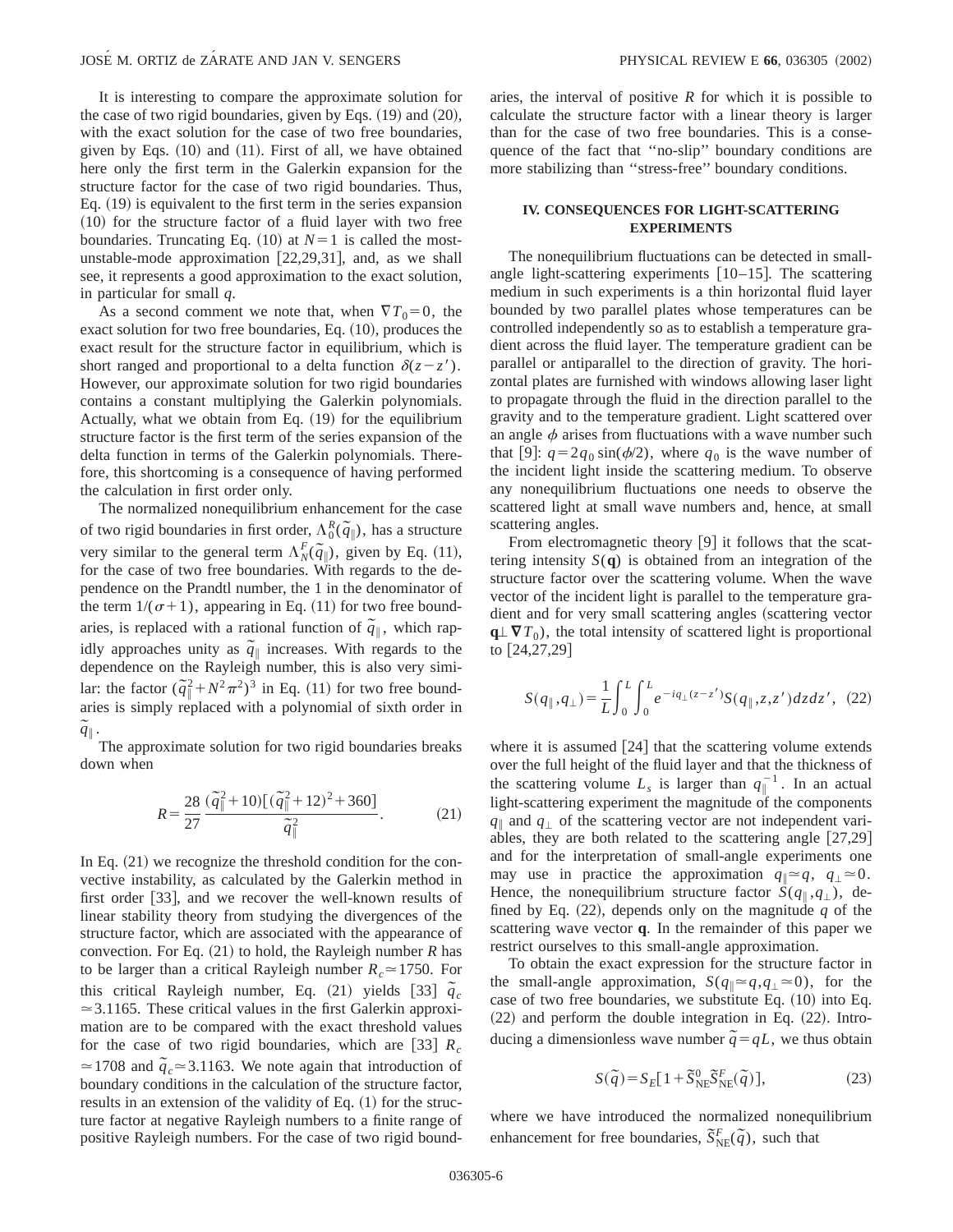BOUNDARY EFFECTS ON THE NONEQUILIBRIUM . . . **PHYSICAL REVIEW E 66**, 036305  $(2002)$ 

$$
\widetilde{S}_{\text{NE}}^F(\widetilde{q}) = \sum_{N=1}^{\infty} \Lambda_N^F(\widetilde{q}) \frac{2L[1 - \cos(N\pi)]}{N^2 \pi^2}
$$
 (24)

with the nonequilibrium enhancement per mode,  $\Lambda_N^F(\tilde{q})$ , given by Eq. (11) with  $\tilde{q} = \tilde{q}_{\parallel}$ .

To obtain the nonequilibrium structure factor at small scattering angles for the case of two rigid boundaries, we substitute Eq.  $(10)$  into Eq.  $(22)$  and perform the double integration in Eq.  $(22)$ , to obtain

$$
S(\tilde{q}) = S_E \bigg[ \frac{5}{6} + \tilde{S}_{\text{NE}}^0 \tilde{S}_{\text{NE}}^R(\tilde{q}) \bigg],\tag{25}
$$

where the normalized nonequilibrium enhancement for rigid boundaries,  $\tilde{S}_{NE}^{R}(\tilde{q})$  is given by

$$
\widetilde{S}_{\text{NE}}^{R}(\widetilde{q}) = \frac{L}{36} \Lambda_{0}^{R}(\widetilde{q})
$$
\n(26)

with the first-order nonequilibrium enhancement,  $\Lambda_0^R(\tilde{q})$ , given by Eq. (20) with  $\tilde{q} = \tilde{q}$ . We note that for the case of two free boundaries the exact  $S(\tilde{q})$ , given by Eq. (23), is written as the sum of an isotropic equilibrium contribution,  $S_E$ , and a nonequilibrium contribution which is expressed in terms of a series expansion through Eq.  $(24)$ .

For the case of rigid boundaries, Eqs.  $(25)$  and  $(26)$  represent the first Galerkin approximation in which the equilibrium contribution is 17%  $(=1/6)$  lower than the actual value, while the expression  $(26)$  obtained for the nonequilibrium enhancement is the first term of a series expansion. In principle, better results can be obtained, both for the equilibrium and the nonequilibrium contributions for rigid boundaries, by considering higher-order Galerkin approximants.

The exact expression for the normalized nonequilibrium enhancement for two free boundaries,  $\tilde{S}_{NE}^{R}(\tilde{q})$  was studied in a previous publication, where the sum of the series in Eq.  $(24)$  was calculated exactly [29]. We showed that in the limit  $L \rightarrow \infty$  the sum of the series in Eq. (24) converges to the exact "bulk" result:  $(\sigma+1)^{-1}(\tilde{q}^4 - R)^{-1}$  [cf., Eq. (1)]. The dependence of the nonequilibrium enhancement on the dimensionless wave number  $\tilde{q}$  was analyzed in detail. For small  $\tilde{q}$  we obtained [29]

$$
\widetilde{S}_{\text{NE}}^{F}(\widetilde{q}) \xrightarrow{\widetilde{q}\to 0} \frac{17}{20\,160} \frac{1}{\sigma+1} \widetilde{q}^2, \tag{27}
$$

and for large  $\tilde{q}$ 

$$
\widetilde{S}_{\text{NE}}^{F}(\widetilde{q}) \xrightarrow{\widetilde{q} \to \infty} \frac{1}{\sigma + 1} \frac{1}{\widetilde{q}^{4}}.
$$
\n(28)

Equations (27) and (28) demonstrate the crossover from  $q^{-4}$ to a  $q<sup>2</sup>$  behavior. Separating the two limiting behaviors there is a maximum in  $\tilde{S}_{NE}^F(\tilde{q})$ . For negative *R* this maximum is relatively flat, while for positive  $R$  the maximum is very



FIG. 1. First-order Galerkin approximation for the nonequilibrium enhancement  $\tilde{S}_{NE}^{R}(\tilde{q})$ , given by Eq. (26) of a fluid with Prandtl number  $\sigma = 8$ , as a function of the dimensionless wave number  $\tilde{q}$  $= qL$  for three values of the Rayleigh number:  $R = 1700$  (solid curve),  $R \approx 0$  (dashed curve),  $R = -25000$  (dotted curve). For reference, the correct asymptotic "bulk" behavior, given by Eq. (28), is displayed as a dashed-dotted line.

sharp. The height of the maximum diverges as  $R \rightarrow R_c$ . For details and further comments, we refer to our previous publication  $[29]$ .

Similarly, from the first-order Galerkin approximation for the nonequilibrium enhancement with rigid boundaries, Eq.  $(26)$ , we obtain for small  $\tilde{q}$ ,

$$
\widetilde{S}_{\text{NE}}^R(\widetilde{q}) \xrightarrow{\widetilde{q}\to 0} \frac{3}{896(21\sigma+5)} \widetilde{q}^2,\tag{29}
$$

and for large  $\tilde{q}$ ,

$$
\widetilde{S}_{\text{NE}}^R(\widetilde{q}) \xrightarrow{\widetilde{q} \to \infty} \frac{45}{56} \frac{1}{\sigma + 1} \frac{1}{\widetilde{q}^4}.
$$
 (30)

Just as for two free boundaries, the nonequilibrium enhancement exhibits a crossover from a  $q^{-4}$  to a  $q^2$  behavior. Upon comparing Eq. (28) with the asymptotic behavior corresponding to the "bulk" solution, Eq.  $(1)$ , we note that the solution for free boundaries reproduces for large *q* the correct limiting behavior, which is independent of the Rayleigh number. The first-order Galerkin approximation for rigid boundaries reproduces this asymptotic behavior for large *q*, except for a factor 45/56.

In Fig. 1 we show on a double-logarithmic scale the nonequilibrium enhancement  $\tilde{S}_{NE}^{R}(\tilde{q})$  as a function of  $\tilde{q}$ , calculated from Eq.  $(26)$  for three different values of the Rayleigh number. In all examples to be presented in this paper, we use a value of the Prandtl number  $\sigma=8$ , which approximately corresponds to that of pure toluene at  $20^{\circ}$ C [12]. The solid curve corresponds to a positive Rayleigh number  $R=1700$ , to be compared with the critical Rayleigh number  $R_c$  $\approx$  1750 in the first-order Galerkin approximation. The dashed curve corresponds to a value of the Rayleigh number close to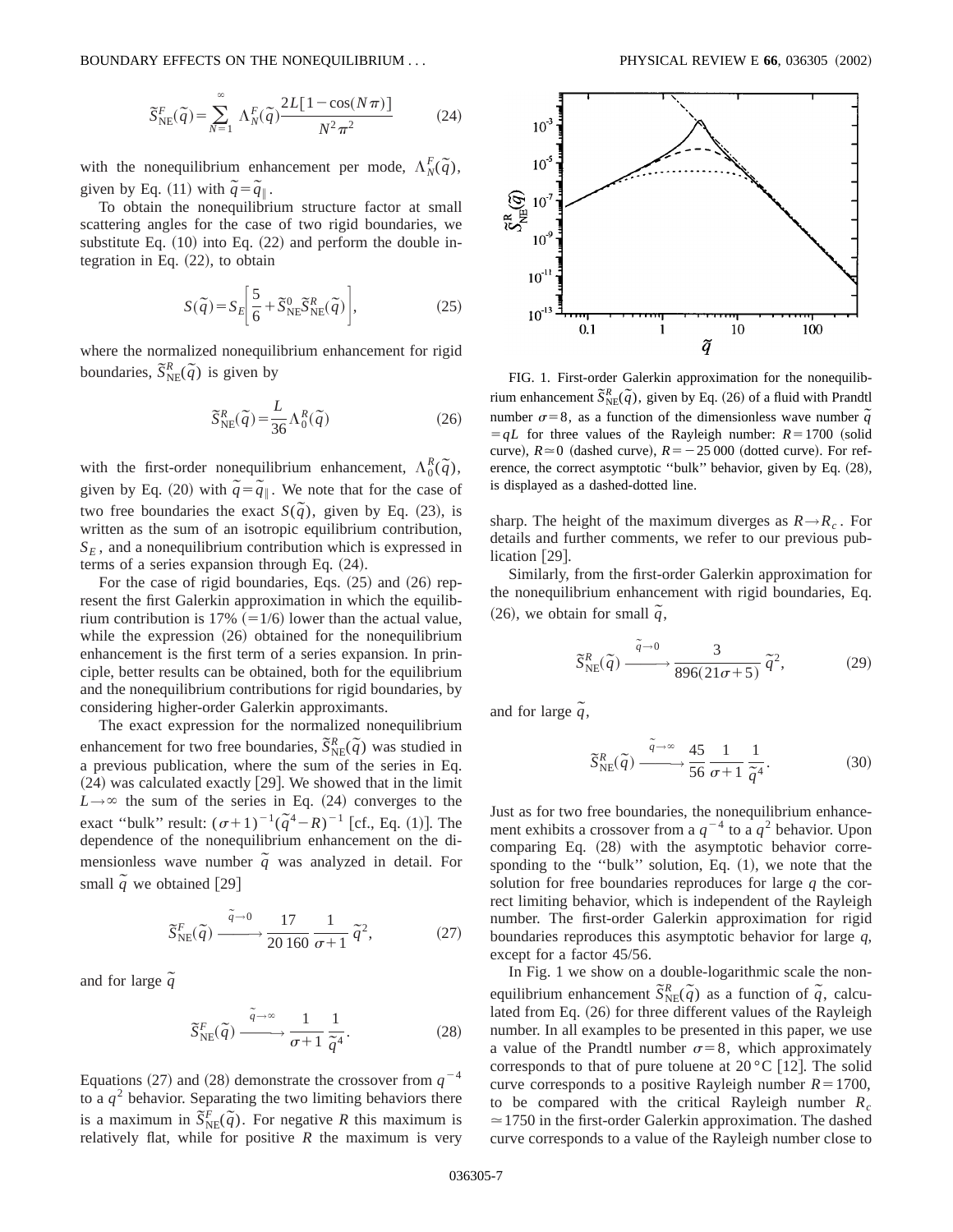zero:  $R \approx 0$ . The dotted curve corresponds to a large negative Rayleigh number  $R = -25000$ . The dashed-dotted straight line in Fig. 1 shows the exact asymptotic behavior for large  $\tilde{q}$ ,  $(\sigma+1)^{-1}\tilde{q}^{-4}$  as given by Eq. (1) for the structure factor of the bulk fluid. From the results displayed in Fig. 1 we observe that at larger values of  $\tilde{q}$ ,  $\tilde{S}_{NE}^{R}(\tilde{q})$  is proportional to  $\tilde{q}^{-4}$ , independent of the Rayleigh number, in agreement with Eq. (29). On the scale used in Fig. 1,  $\tilde{S}_{NE}^{R}(\tilde{q})$  is asymptotically almost indistinguishable from the exact asymptotic behavior, confirming that the Galerkin calculation is an excellent approximation method. Upon decrease of  $\tilde{q}$ ,  $\tilde{S}_{NE}^{R}(\tilde{q})$ goes through a maximum and for very small values of  $\tilde{q}$ ,  $\widetilde{S}_{NE}(\widetilde{q})$  decreases as  $\widetilde{q}^2$ , also independently of *R*, in agreement with Eq. (29). For positive *R*,  $\tilde{S}_{NE}^{R}(\tilde{q})$  develops a prominent peak close to  $q_c \approx 3.12$ , which diverges as *R*  $\rightarrow R_c$ , as will be further discussed in Sec. VI. For negative *R*, the maximum is relatively flat, in accordance with the saturation effect of gravity on the nonequilibrium enhancement, already contained in expression  $(1)$  for the structure factor of the fluid without any finite-size effects. Although there are some numerical differences, the physical behavior of  $\tilde{S}_{NE}^{R}(\tilde{q})$  as a function of the wave number and the Rayleigh number is similar to that earlier deduced for the case of free boundaries [29]. Regardless of the detailed nature of the boundary conditions, a major effect of the additive noise terms in the fluctuating Boussinesq equations is the appearance of (fluctuating) patterns in the fluid, even below the convective instability as discussed by some other investiga- $\text{tors}$  [35,36].

Sengers and co-workers have measured the nonequilibrium fluctuations in liquid toluene  $[10,11]$  and in liquid  $n$ -hexane [12]. These experiments correspond to Rayleigh numbers from  $-25000$  to  $-300000$  at dimensionless wave numbers ranging from  $\tilde{q}$  = 640 down to  $\tilde{q}$  = 345. The experiments have provided an accurate confirmation of the  $q^{-4}$ dependence of the intensity of nonequilibrium fluctuations in this range of wave numbers.

Giglio and co-workers have measured the intensity of nonequilibrium fluctuations for negative Rayleigh numbers  $d$ <sup>2</sup> down to wave numbers  $\tilde{q}$  of order unity with ultra-low-angle light-scattering experiments  $[14,15]$ . They actually measured the intensity of nonequilibrium *concentration* fluctuations in a liquid mixture. However, due to the similar structure of the underlying hydrodynamic equations, the *q* dependence of the contribution of nonequilibrium concentration fluctuations to the structure factor in a liquid mixture is expected to be similar to the *q* dependence of the contribution of nonequilibrium temperature fluctuations to the structure factor of a one-component fluid [37,38]. Giglio and co-workers have not only confirmed the  $q^{-4}$  dependence of the nonequilibrium structure factor, but they have also observed the crossover to a region of  $\tilde{q}$  close to unity where the nonequilibrium structure factor is independent of  $\tilde{q}$ , in agreement with the flat range indicated in Fig. 1 for  $\tilde{S}_{NE}^{R}(\tilde{q})$  at large negative Rayleigh numbers.

Before closing this section, we note that the scattered in-

tensity will be actually proportional to  $S(q)$ , as given by Eq. (22), only for  $q \ge L_s^{-1}$ , where  $L_s$  was the thickness of the scattered volume, or, in the geometry we are considering, the thickness of the laser beam. For extremely small *q*, effects related to the small thickness of the beam, not discussed in this paper, are expected to show up. These effects could hamper the actual observation by small-angle light-scattering experiments of the finite-size effects discussed in this section. Fortunately, there is another experimental technique, namely, quantitative shadowgraphy, which is more suitable for the observation of effects on the nonequilibrium structure factor due to the finite size *L* of the layer, and which we discuss in the subsequent section.

#### **V. CONSEQUENCES FOR SHADOWGRAPH EXPERIMENTS**

An alternative promising experimental technique for measuring the intensity of nonequilibrium fluctuations is quantitative shadowgraph analysis  $[39-43]$ . Instead of a laser beam, an extended uniform monochromatic light source is employed to illuminate the fluid layer. Then many shadowgraph images of a plane perpendicular to the temperature gradient are obtained with a charge-coupled device detector, which measures the spatial distribution of intensity  $I(\mathbf{x})$ , where  $\mathbf{x}$ <sup> $\parallel$ </sup> is a two-dimensional position vector in the imaging plane. For each image, a shadowgraph signal  $\mathcal{I}(\mathbf{x})$  is defined by

$$
\mathcal{I}(\mathbf{x}_{\parallel}) = \frac{I(\mathbf{x}_{\parallel}) - I_0}{I_0},\tag{31}
$$

where  $I_0$  is the uniform intensity of the incident light, when there are no fluctuations in the index of refraction of the sample. In practice,  $I_0$  is obtained by averaging over many shadowgraph pictures. Very recently, Trainoff and Cannell [44] have presented a detailed theoretical analysis of the quantitative shadowgraph method based on physical optics. They studied not only the shadowgraph images produced by fluctuations below the convective threshold, but also the shadowgraph images produced by deterministic patterns above the threshold. With a paraxial approximation for the propagation of light in the shadowgraph medium and a Fresnel approximation for the propagation of light in the air behind the cell, the spatial power spectrum of the shadowgraph signal averaged over fluctuations,  $\langle | \mathcal{I}(\mathbf{q}_{\parallel})|^2 \rangle$ , can be related to the structure factor as defined by Eq.  $(22)$ , such that  $[43, 44]$ ,

$$
\langle |\mathcal{I}(\mathbf{q}_{\parallel})|^2 \rangle = \frac{4V}{\alpha^2 \rho^2} \left( \frac{\partial n}{\partial T} \right)_P^2 \sin^2 \left( \frac{q_{\parallel}^2 z}{2k_0} \right) S(q_{\parallel}, 0), \quad (32)
$$

where *V* is the sample volume illuminated by the light. In Eq.  $(32)$ , the sine term plays the role of an optical transfer function  $[43]$ . Trainoff and Cannell  $[44]$  have also evaluated small modifications to Eq.  $(32)$  due to experimental effects such as inhomogeneities in the illumination, angular spread in the incident beam, or finite spectral bandwidth of the light source.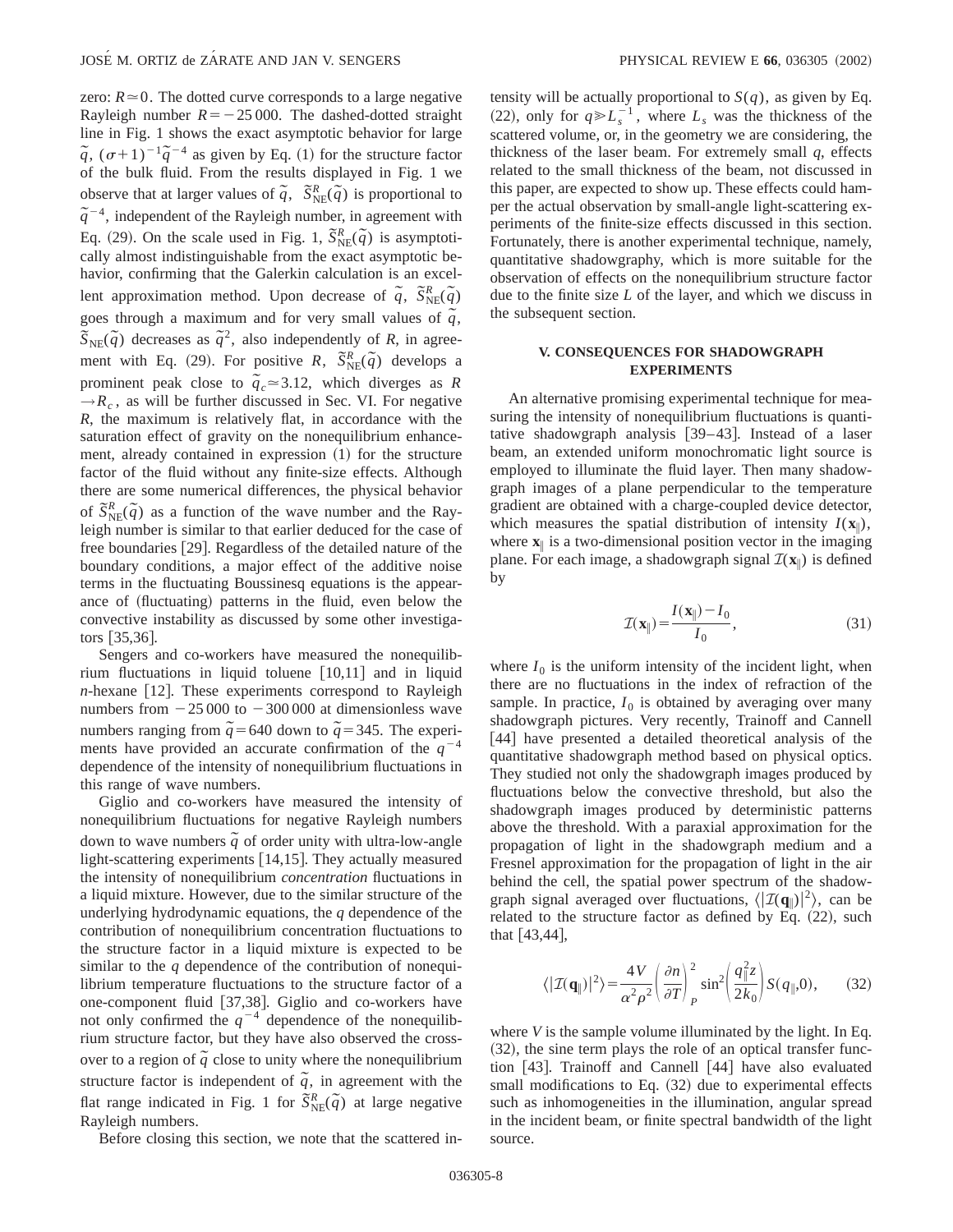

FIG. 2. Nonequilibrium enhancement of the structure factor as a function of  $\tilde{q}$  for positive Rayleigh number corresponding to  $\epsilon$  $=(R-R_c)/R_c = -0.02$ . Solid curve:  $\tilde{S}_{NE}^R(\tilde{q})$ , given by Eq. (26), for the case of two rigid boundaries. Dashed curve: exact  $\tilde{S}_{NE}^F(\tilde{q})$ , given by Eq.  $(24)$ , for the case of two free boundaries. The plots are for a fluid with Prandtl number  $\sigma = 8$ .

We observe that, by applying a two-dimensional Fourier transform to the shadowgraph signal  $[40,41,43]$ , one can deduce the structure factor of the fluid as a function of the wave number *q* at  $q_1 = 0$ . Hence, there exists an equivalence between small-angle light scattering and shadowgraphy, in the sense that both methods yield  $S(q_{\parallel} = q, q_{\perp} = 0)$ . For light scattering, *q* is the scattering wave number, whereas for shadowgraphy *q* is the modulus of the two-dimensional Fourier vector in the imaging plane. Thus, the characteristic features of the nonequilibrium enhancement of the structure factor, shown in Fig. 1, also apply to shadowgraph experiments. Specifically, Vailati and Giglio [42] and Brogioli *et al.*  $[43,45]$  have used the shadowgraph technique to measure the structure factor of the nonequilibrium fluctuations in some aqueous solutions, resulting from concentration gradients associated with free diffusion. Indeed, the experimental structure factors exhibit the same characteristic features as the structure factor of the nonequilibrium fluctuations in a binary liquid mixture subjected to a concentration gradient resulting from an imposed temperature gradient as measured by light scattering  $[14,15]$ .

For positive Rayleigh numbers,  $\tilde{S}_{NE}(\tilde{q})$  strongly depends on the parameter  $\epsilon = (R - R_c)/R_c$  which measures the distance from the Rayleigh-Bénard instability. In Fig. 2 we show the normalized nonequilibrium enhancement as a function of  $\tilde{q}$  close to  $\tilde{q}_c$  for two rigid boundaries, as calculated from Eq. (26) for  $\epsilon = -0.02$ , relative to the critical Rayleigh number  $R_c^R \approx 1750$  in the first-order Galerkin approximation. For comparison, we also show in Fig. 2 the normalized nonequilibrium enhancement as a function of  $\tilde{q}$  for two free boundaries, as calculated from Eq. (24) for the same  $\epsilon$  $=$  -0.02, relative to the critical Rayleigh number  $R_c^F$  $=27\pi^4/4$  for free boundaries. We observe that the main difference between the solutions for free and rigid boundaries is that for the case of free boundaries the position of the maximum is incorrectly displaced to lower values of  $\tilde{q}$ . In addi-



FIG. 3. Double-logarithmic plot of the absolute value of the difference between the critical wave number  $\tilde{q}_c$  and the position of the maximum in the nonequilibrium structure factor  $\tilde{q}_{\text{max}}$ , as a function of  $-\epsilon$ . The solid line is for the case of two rigid boundaries. The dashed line is for the case of two free boundaries. The plots are for a fluid with Prandtl number  $\sigma=8$ .

tion, we note that the height of the maximum is larger for the case of two free boundaries. As mentioned earlier, ''no-slip'' boundary conditions are more realistic for a fluid layer between two rigid plates.

Wu *et al.* [39] have used the shadowgraph technique to measure the nonequilibrium structure factor in a layer of fluid carbon dioxide, at a pressure of about 3 MPa, near the convective instability. Figure  $3$  in the paper of Wu *et al.*  $|39|$ shows an experimental structure factor  $S(q)$  with a shape very similar to our solution displayed in Fig. 2. We shall make a quantitative comparison with the measurements of Wu *et al.* in Sec. VII, when discussing the power of thermal fluctuations. We conclude that our solution of the linearized fluctuating Boussinesq equations for the nonequilibrium structure factor is consistent with the characteristic features of the nonequilibrium structure factor observed in experiments for both negative and positive Rayleigh numbers.

### **VI. NONEQUILIBRIUM FLUCTUATIONS CLOSE TO THE CONVECTIVE INSTABILITY**

The nature of thermal noise near the convective instability has been the subject of studies by many investigators  $[22]$ 26,31]. Hence, it is of interest to make a comparison of those results with our solution for the intensity of temperature fluctuations for thermal nonequilibrium states. Zaitsev and Shliomis  $|31|$  were the first to compute thermal fluctuations in a fluid layer subjected to a stationary temperature gradient near the convective instability. Using linear perturbation theory they found that the structure factor diverges as  $(R<sub>c</sub>)$  $(R - R)^{-1}$ . The same divergence follows from our solutions, both for the case of free boundaries and for the case of rigid boundaries. To reproduce this divergence we first calculate the wave numbers,  $\tilde{q}^F_{\text{max}}$  and  $\tilde{q}^R_{\text{max}}$ , of the fluctuations that are maximally enhanced for the case of free boundaries and for the case of rigid boundaries, respectively. The quantity  $\tilde{q}^F_{\text{max}}$ was already evaluated in a previous publication  $[29]$ , where we showed that it has an expansion of the form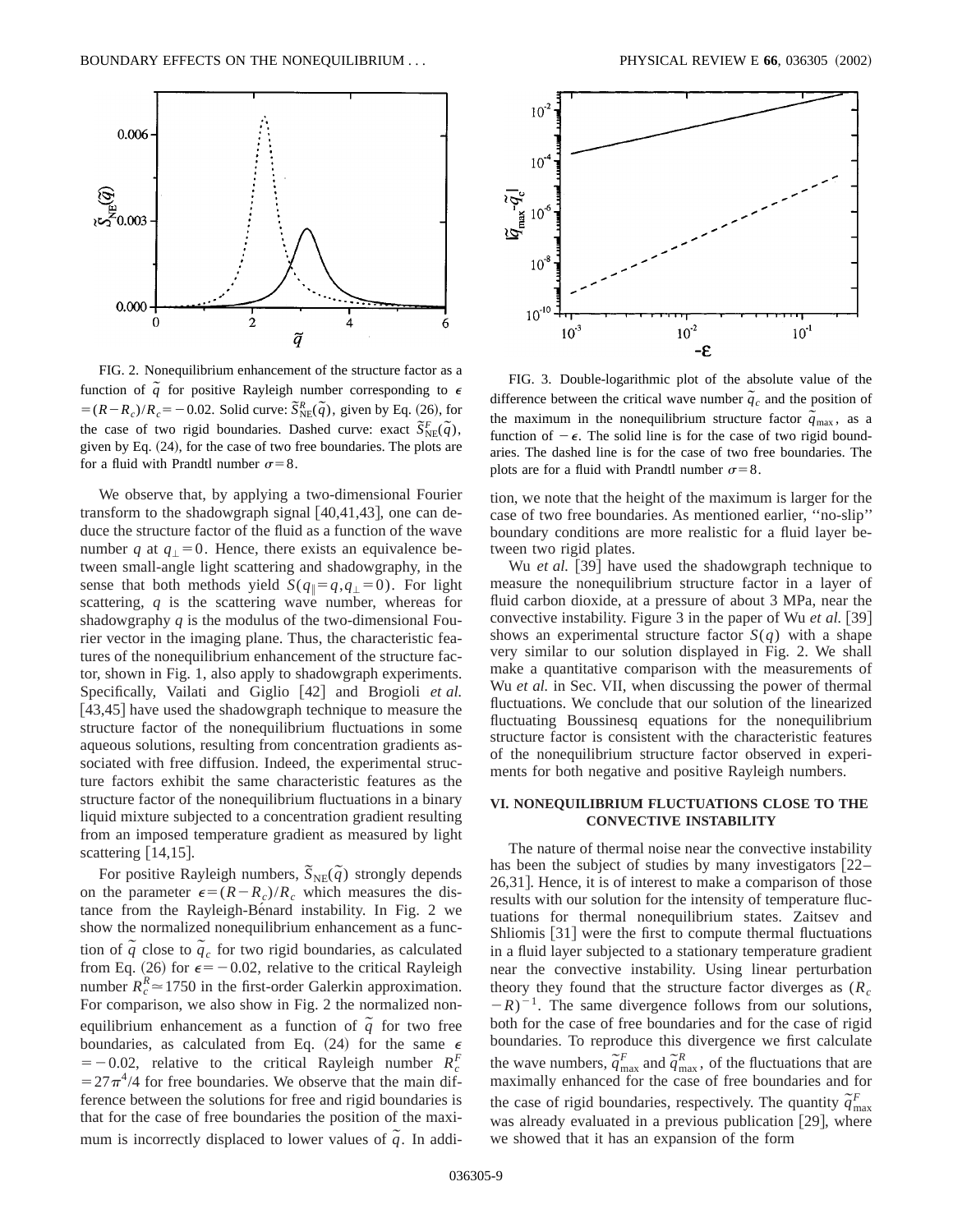$$
\widetilde{q}_{\max}^F = \widetilde{q}_c^F \left\{ 1 + \frac{81}{4} \sum_{N=2}^{\infty} \frac{(N^2 - 1)(1 + 2N^2)^2 (1 - \cos N\pi)}{N^2 [(1 + 2N^2)^3 - 27]^2} \epsilon^2 + O(\epsilon^3) \right\}
$$
\n
$$
\approx \frac{\pi}{\sqrt{2}} \{ 1 + 2.847 \times 10^{-4} \epsilon^2 \}. \tag{33}
$$

For the case of two rigid boundaries, we find from from Eq. (20) that the position of the maximum,  $\tilde{q}_{\text{max}}^R$ , close to the instability may be expanded as

$$
\tilde{q}_{\max}^{R} = \tilde{q}_{c}^{R} \left\{ 1 + \frac{14}{27} \frac{(\tilde{q}_{c}^{2} + 10)^{2}}{R_{c}^{R} \tilde{q}_{c}^{2} (3\tilde{q}_{c}^{2} + 34)} \frac{\tilde{q}_{c}^{4} + 384 \tilde{q}_{c}^{2} + 4104}{\tilde{q}_{c}^{2} \sigma + 5} \epsilon + O(\epsilon^{2}) \right\}
$$
\n
$$
\approx 3.1165 \left\{ 1 + \frac{0.154}{\sigma + 0.515} \epsilon \right\},
$$
\n(34)

where, inside the curly brackets in Eq.  $(34)$ , the critical wave number  $\tilde{q}_c^R \approx 3.1165$  corresponds to the first-order Galerkin approximation for two rigid boundaries. It is interesting to note that the difference between the wave number  $\tilde{q}_{\text{max}}$  corresponding to the maximum and the critical wave number  $\tilde{q}_c$ has a quadratic dependence on the distance  $\epsilon$  to the instability for the case of free boundaries, while this difference depends linearly on  $\epsilon$  for the case of two rigid boundaries. In the case of free boundaries, the maximum in the structure factor moves to *larger* wave numbers as  $\epsilon$  goes to lower negative values (away from the instability). In the case of rigid boundaries, the maximum in the structure factor moves to *smaller* wave numbers as  $\epsilon$  goes to lower negative values. In Fig. 3, we have plotted on a double-logarithmic scale the absolute value of the difference  $|\tilde{q}_{\text{max}} - \tilde{q}_c|$  as a function of  $-\epsilon$  for two rigid boundaries (solid line) and for two free boundaries (dashed line). The curves displayed in Fig. 3 were obtained numerically from Eqs.  $(24)$  and  $(26)$ , confirming the linear dependence on  $\epsilon$  for rigid boundaries as opposed to a quadratic dependence on  $\epsilon$  for free boundaries. Even more significantly, the effect is orders of magnitude larger for rigid boundaries than that for free boundaries.

It is interesting to note that the wave number  $\tilde{q}_{\text{max}}$  corresponding to the maximum intensity of the fluctuations cannot be identified with the wave number  $\tilde{q}_m$  corresponding to the maximum growth rate of perturbations around the steady conductive state evaluated by other investigators  $[46-48]$ , although both become equal to  $\tilde{q}_c$  at  $R = R_c$ . This issue is discussed in more detail in the Appendix.

Having determined the position of the maximum, we can study the divergence in the height of the maximum as the convective instability is approached. For the case of two free boundaries, we substitute Eq.  $(33)$  into Eq.  $(24)$  and conclude that the structure factor, which is proportional to the intensity of the scattered light, diverges when the convective instability is approached, such that

$$
\widetilde{S}_{\text{NE}}^{F}(\widetilde{q}_{\text{max}}) = \frac{1}{\sigma + 1} \left\{ 54\pi^{2} \frac{-1}{\epsilon} \frac{16}{\pi^{6}} \sum_{N=2}^{\infty} \frac{1 - \cos N\pi}{N^{2}[(1 + 2N^{2})^{3} - 27]} + O(\epsilon) \right\}.
$$
\n(35)

For the case of two rigid boundaries, substituting Eq.  $(34)$ into Eq.  $(26)$  we conclude that the structure factor, in the first-order Galerkin approximation, diverges when the convective instability is approached, such that

$$
\widetilde{S}_{\text{NE}}^{R}(\widetilde{q}_{\text{max}}) = \frac{1}{\sigma + \frac{5}{\widetilde{q}_{c}^{2}}} \left\{ \frac{5}{6R_{c}^{R}} \frac{-1}{\epsilon} + O(1) \right\}.
$$
 (36)

In both cases, we recover the linear divergence of  $\tilde{S}_{NE}$  as a function of  $(R-R<sub>c</sub>)^{-1}$  obtained by Zaitsev and Shilomis [31] and confirmed by Swift and Hohenberg [22,26]. Extremely close to the instability nonlinear effects will cause a smearing out of the transition, but this effect will only be noticeable for very small values of  $|\epsilon| \le 2.9 \times 10^{-5}$  $[22,26,49-51]$ . Hence, observation of the linear divergence of the intensity of the fluctuations is possible in experiments [39]. Deviations from linear fluctuation theory have been observed by Scherer *et al.* [52] in the case of electroconvection.

For the case of two free boundaries, the approximation scheme used by Zaitsev and Shliomis [31] and by Swift and Hohenberg  $[22]$  is equivalent to retaining only the term  $N$  $= 1$  in the series expansion (24) for  $\tilde{S}_{NE}^{F}(\tilde{q})$ . Note that, for  $N=1$ , when *R* is close to  $R_c$  and  $q_{\parallel}$  is close to  $q_c$ , the denominator in the term  $\Lambda_1^F(\tilde{q}_\parallel)$  given by Eq. (11) approaches zero. Therefore, close to the convective instability the term with  $N=1$  is much larger than the terms with any other value of *N*. Consequently, when  $R \le R_c$  and  $q \approx q_c$ , truncating the series  $(24)$  at  $N=1$  yields a very good approximation. We thus deduce from our solution for the case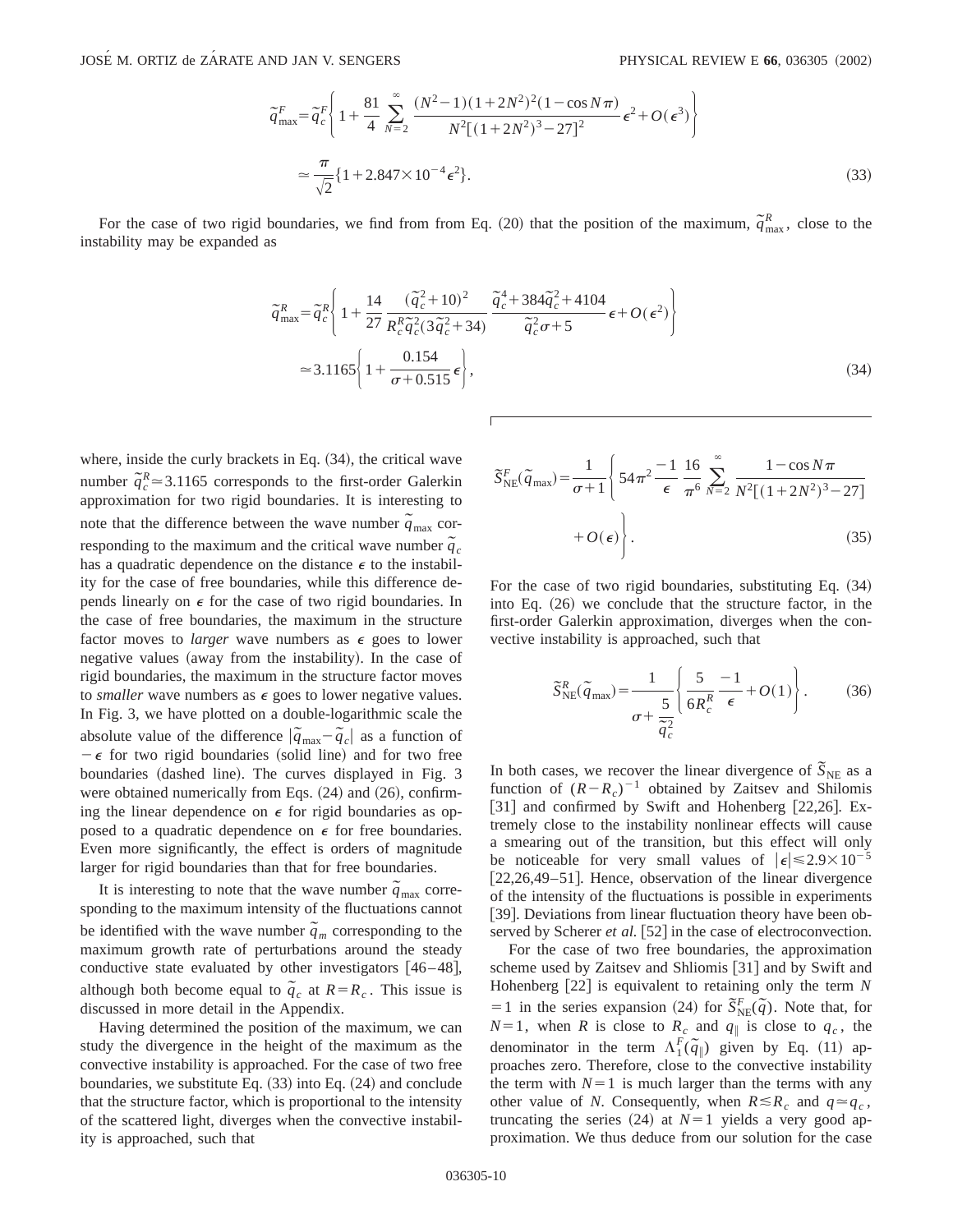|                    | $R_c$                     | $q_c$                          | $\tilde{\xi}_0^2$                                                                          | $\widetilde{H}(\sigma)$                                      |
|--------------------|---------------------------|--------------------------------|--------------------------------------------------------------------------------------------|--------------------------------------------------------------|
| Free <sup>a</sup>  | $\frac{27\pi^4}{4} = 657$ | $\frac{\pi}{\sqrt{2}}$ = 2.221 | $\frac{2}{\sqrt{3}\pi^2}$ = 0.117                                                          | $\overline{\pi^2} \overline{\sigma+1}$                       |
| Rigid <sup>b</sup> | 1750                      | 3.1165                         | $\frac{1}{\tilde{q}_{c}}\sqrt{\frac{28(\overline{3\tilde{q}_{c}}^{2}+34)}{27R_{c}}}=0.062$ | $\frac{5}{6} \frac{\tilde{q}_c^2}{\tilde{q}_c^2 \sigma + 5}$ |
| Rigid <sup>c</sup> | 1708                      | 3.1163                         | 0.062                                                                                      |                                                              |

TABLE I. Values of the parameters in the SH approximation, Eq.  $(39)$ , for the nonequilibrium structure factor.

<sup>a</sup>The values for two free boundaries are exact.

<sup>b</sup>Values based on a first-order Galerkin approximation.

 $\text{c}^{\text{c}}$ Exact values obtained from the literature [26].

of free boundaries that the nonequilibrium structure factor, as measured in low-angle light scattering or shadowgraph experiments, can be written as

$$
S^{F}(\tilde{q}) = \frac{8S_{E}\tilde{S}_{NE}^{0}}{\pi^{2}(\sigma+1)} \frac{\tilde{q}^{2}}{(\tilde{q}^{2}+\pi^{2})^{3}-R\tilde{q}^{2}},
$$
(37)

where the equilibrium contribution in Eq.  $(23)$  has been neglected. This is usually called the most-unstable-mode approximation in the literature  $[22,31]$ . Because of the factor  $N^2\pi^2$  in the denominator of the series expansion (24), the most-unstable-mode approximation actually continues to be an excellent approximation for arbitrary Rayleigh numbers, especially for relatively small  $\tilde{q}$ . For the case of rigid boundaries, the first-order Galerkin approximation, Eq.  $(26)$ , already represents a most-unstable-mode approximation. Neglecting the equilibrium contribution, as was done in Eq.  $(37)$ , we obtain from Eqs.  $(20)$  and  $(26)$  for rigid boundaries,

$$
S^{R}(\tilde{q}) = \frac{S_{E}\overline{S}_{NE}^{0}}{\sigma + \frac{(\tilde{q}^{2} + 10)(\tilde{q}^{2} + 12)}{(\tilde{q}^{2} + 12)^{2} + 360}}
$$

$$
\times \frac{27\tilde{q}^{2}}{28(\tilde{q}^{2} + 10)[(\tilde{q}^{2} + 12)^{2} + 360] - 27\tilde{q}^{2}R}.
$$
(38)

Comparing Eq.  $(37)$  for free boundaries with Eq.  $(38)$  for rigid boundaries, the similar structure of both expressions is evident, as was already mentioned in Sec. III.

The denominator in the last term of Eq.  $(37)$  for free boundaries, as well as the denominator in the last term of Eq.  $(38)$  for rigid boundaries, are zero when the Rayleigh number and the dimensionless wave number are equal to the corresponding critical values,  $R = R_c$  and  $\tilde{q} = \tilde{q}_c$ . Expanding, in both cases, the denominator in powers of  $\tilde{q}^2$  around  $\tilde{q}^2_c$ , one obtains

$$
S(\tilde{q}) = \frac{S_E \tilde{S}_{NE}^0}{R_c} \frac{\tilde{H}(\sigma)}{\tilde{\xi}_0^4 (\tilde{q}^2 - \tilde{q}_c^2)^2 - \epsilon},
$$
(39)

where we have introduced the function  $\tilde{H}(\sigma)$  of the Prandtl number and, following Hohenberg and Swift  $[26]$ , the parameter  $\zeta_0^2$  (see Table I). Equation (39) is the so-called Swift-Hohenberg (SH) approximation to the nonequilibrium structure factor  $[22,26]$ . It is worth noting that Eq.  $(39)$  is valid for both free or rigid boundaries, but the numerical values of the constants  $R_c$ ,  $q_c$ , and  $\tilde{\xi}_0^2$ , and the amplitude function  $\tilde{H}(\sigma)$ , do depend on the boundary conditions. In the first two rows of Table I we present the values obtained for the constants and for the function  $\tilde{H}(\sigma)$  in the solution of the linearized fluctuating Boussinesq equations for free and rigid boundaries. In the third row of Table I we present, for the case of rigid boundaries, the numerical values of the parameters  $R_c$ ,  $\tilde{q}_c$ , and  $\tilde{\xi}_0^2$ , obtained from the literature [26]. In the case of free boundaries, we find exact analytical agreement between the values of  $R_c$ ,  $\tilde{q}_c$ , and  $\tilde{\xi}_0^2$  displayed in Table I and the corresponding literature values  $[26]$ . For the case of rigid boundaries, comparing the second and the third rows of Table I, we see a fairly good agreement between the numerical literature values and the analytical values obtained here based on a first-order Galerkin approximation.

#### **VII. POWER OF THERMAL FLUCTUATIONS**

To further compare our results with the SH model, we consider the behavior of the vertical average of the power of the thermal fluctuations,  $\langle \delta T^2 \rangle$ , close to the instability. The mean-square amplitude  $\langle \delta T^2 \rangle$  of the temperature fluctuations can be related to the structure factor by Eq.  $(9)$ , such that

$$
\overline{\langle \delta T^2 \rangle} = \frac{1}{L} \int_0^L dz \langle \theta^* (\mathbf{x}_{\parallel}, z, t) \cdot \theta (\mathbf{x}_{\parallel}, z, t) \rangle
$$

$$
= \frac{1}{\alpha^2 \rho^2} \frac{1}{L} \int_0^L dz \int \frac{d^2 \mathbf{q}}{(2\pi)^2} S(q, z, z). \tag{40}
$$

Due to the horizontal translational symmetry of the problem, this quantity does not depend on the point  $\mathbf{x}_{\parallel}$  in the horizontal plane at which is evaluated on the time *t* at which is calculated. For the case of ''slip-free'' boundary conditions, substituting  $z = z'$  in Eq. (10) for  $S(q, z, z')$  causes a problem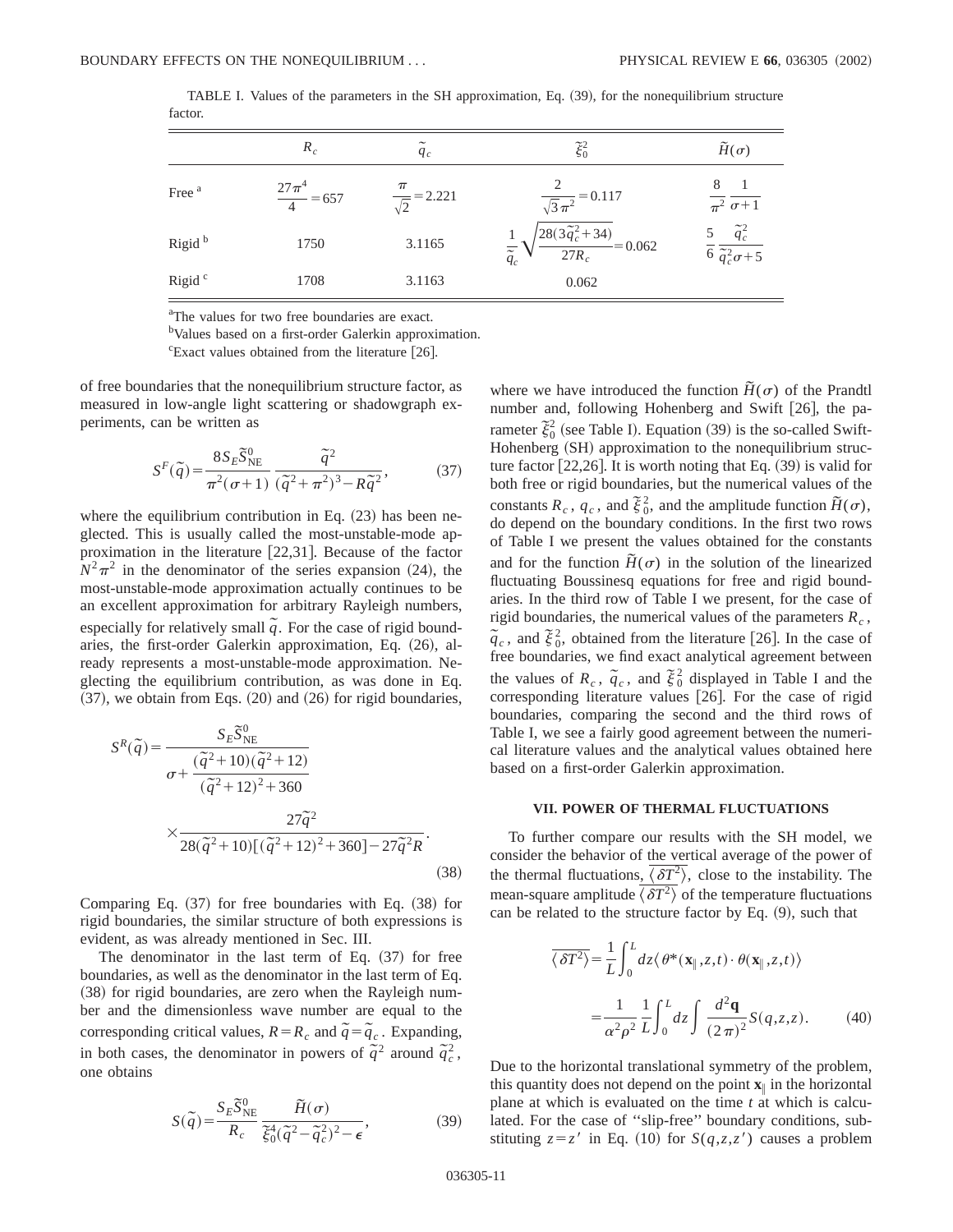associated with the short-range equilibrium contribution,  $\delta(z-z')$ ; but since the quantity Eq. (22) that is experimentally observed actually depends on a double integral on *z* and  $z'$ , this problem is not relevant. Therefore, we can safely neglect the equilibrium contribution in the calculation of  $\langle \delta T^2 \rangle$ . Substituting Eq. (10) into Eq. (40), we thus obtain for the case of two free boundaries  $[29]$ ,

$$
\overline{\langle \delta T^2 \rangle} = \frac{S_E \overline{S}_{NE}^0}{\alpha^2 \rho^2 L(\sigma + 1)} \frac{1}{2\pi} \sum_{N=1}^{\infty} \int_0^{\infty} \frac{\overline{q}^2 q dq}{(\overline{q}^2 + N^2 \pi^2)^3 - R \overline{q}^2}.
$$
\n(41)

The integral in Eq.  $(41)$  can be performed analytically, but the result is long and not particularly interesting. Asymptotically close to the convective instability we find

$$
\overline{\langle \delta T^2 \rangle} \simeq \frac{S_E(\overline{S}_{\text{NE}}^0)_c}{\alpha^2 \rho^2 L(\sigma + 1)} \frac{1}{4 \pi^2} \frac{2 \sqrt{3}}{27L^2 \sqrt{-\epsilon}}.
$$
 (42)

In Eq. (42), the symbol  $(\tilde{S}_{\text{NE}}^0)_c$  means that the normalized amplitude of the nonequilibrium enhancement has to be evaluated at the critical temperature gradient. Using Eqs.  $(2)$ and  $(3)$ , neglecting the contribution of the adiabatic temperature gradient, and using again the thermodynamic relation  $\alpha^2 D_T = [(\gamma - 1)/\gamma] \lambda_T \kappa_T / T$ , we rewrite Eq. (42) as

$$
\overline{\langle \delta T^2 \rangle} \simeq k_B T \frac{(\Delta T_c)^2}{\rho L \nu^2} \frac{\sqrt{3}}{54 \pi^2} \frac{\sigma^2}{\sigma + 1} \frac{1}{\sqrt{-\epsilon}},
$$
(43)

where  $\Delta T_c$  is the temperature difference which corresponds to the critical Rayleigh number. The behavior of the power of the thermal fluctuations,  $\langle \delta T^2 \rangle$ , has been studied by several authors  $[39,41]$  in the framework of the standard SH model; asymptotically close to the instability this quantity is expressed as  $[39,41]$ 

$$
\overline{\langle \delta T^2 \rangle} \simeq k_B T \frac{(\Delta T_c)^2}{\rho L \nu^2} \frac{\sigma \tilde{q}_c \tilde{c}^2}{2 \xi_0 \tau_0 R_c^3} \frac{1}{\sqrt{-\epsilon}},\tag{44}
$$

where  $\tilde{c} = 3 \tilde{q}_c \sqrt{R_c}$ ,  $\xi_0$ , and  $\tau_0$  are dimensionless parameters appearing in the standard SH model. These parameters depend on the boundary conditions, and  $\tau_0$  also depends on the Prandtl number. Numerical values of these parameters, for free and rigid boundaries, can be found in Table I of Hohenberg and Swift  $[26]$ . Substituting into Eq.  $(44)$  the values found in that table for free boundaries, we obtain exact numerical agreement with our current Eq.  $(43)$ . We conclude that, for the case of free boundaries, our exact solution for *S*(*q*), when evaluated close to the instability, shows perfect agreement with the standard SH model, not only for the dependence of the structure factor on  $q$ , but also for the magnitude of the amplitude of the nonequilibrium fluctuations.

For the case of rigid boundaries, we consider the divergence of  $\langle \delta T^2 \rangle$  at the convective instability obtained in the first-order Galerkin approximation, Eq. (19). We first observe that, since the Galerkin approximation is a single-mode approximation, we do not encounter any problems associated with the short-range equilibrium part when substituting *z*  $= z'$ . We also note that the integration on *q* of  $\Lambda_0^R(q)$  is complicated, and since we are really interested only in the asymptotic behavior close to the instability, we prefer to use the SH approximant to the first-order Galerkin, which is easier to handle. Moreover, we have checked numerically that for a Prandtl number  $\sigma$ =8 and for  $\epsilon$  within -0.01 from the instability, the difference between  $\overline{\langle \delta T^2 \rangle}$  calculated with the SH approximation and the same quantity calculated with the full Galerkin approximation, is less than 1%. Thus, we substitute Eq.  $(39)$  into Eq.  $(40)$ , taking into account that Eq.  $(39)$  is obtained through a double integration on *z* and *z'* [see Eq. (22)] while Eq. (40) requires us to first substitute  $z = z'$ and then to average vertically. Evaluating the asymptotic behavior of the resulting integral close to the instability, we obtain

$$
\overline{\langle \delta T^2 \rangle} = \frac{S_E \overline{S}_{NE}^0}{\alpha^2 \rho^2 L} \frac{\overline{H}(\sigma)}{L^2 R_c} \frac{6}{5} \frac{\pi}{\xi_0^2 \sqrt{-\epsilon}} \frac{1}{(2\pi)^2}
$$

$$
\times \left[ \frac{\pi}{2} + \arctan\left(\frac{\xi_0^2 \overline{q}_c^2}{\sqrt{-\epsilon}}\right) \right],
$$

$$
\approx k_B T \frac{(\Delta T_c)^2}{\rho L \nu^2} \frac{1}{4 \overline{\xi}_0^2 R_c} \frac{\sigma^2}{(\sigma + 0.515)} \frac{1}{\sqrt{-\epsilon}}, \quad (45)
$$

where we have substituted the function  $\tilde{H}(\sigma)$  quoted in Table I for the case of rigid boundaries. Comparing Eq.  $(45)$ with the result obtained by substituting into Eq.  $(44)$  the parameters corresponding to rigid boundaries in the standard SH approximation (cf. Table I of Hohenberg and Swift [26]) we observe the following.

As in the case of free boundaries, we recover the divergence of  $\overline{\langle \delta T^2 \rangle}$  as  $1/\sqrt{-\epsilon}$ , predicted by the standard SH model and confirmed experimentally by Wu et al. [39].

We also recover, in good approximation, the same kind of dependence of  $\overline{\langle \delta T^2 \rangle}$  on the Prandtl number: a factor  $\sigma^2/(\sigma+0.515)$ , to be compared with  $\sigma^2/(\sigma+0.5117)$  predicted by the standard SH model.

The prefactor for the total power of the thermal noise calculated with our model, Eq.  $(45)$ , for rigid boundaries is 3% smaller than the same quantity calculated with the standard SH model. This small difference shows that the Galerkin approximation proposed is this paper is a very good approximation indeed.

The experimental data presented by Wu *et al.* [39] were reanalyzed by Bodenschatz *et al.* [41] who concluded that the experimental results were consistent with the predictions of the SH model. Since our first-order Galerkin differs only 3% from the SH model, we conclude that our approximation yields also a satisfactory representation of these experimental results.

Many authors  $\lceil 23-26 \rceil$  have represented the *q* dependence of the structure factor near the instability in terms of a Lorentzian profile centered at  $\tilde{q}_c$  with a width proportional to  $\epsilon$ , and Wu *et al.* [39] have analyzed their experimental data in terms of such a Lorentzian profile. We remark that both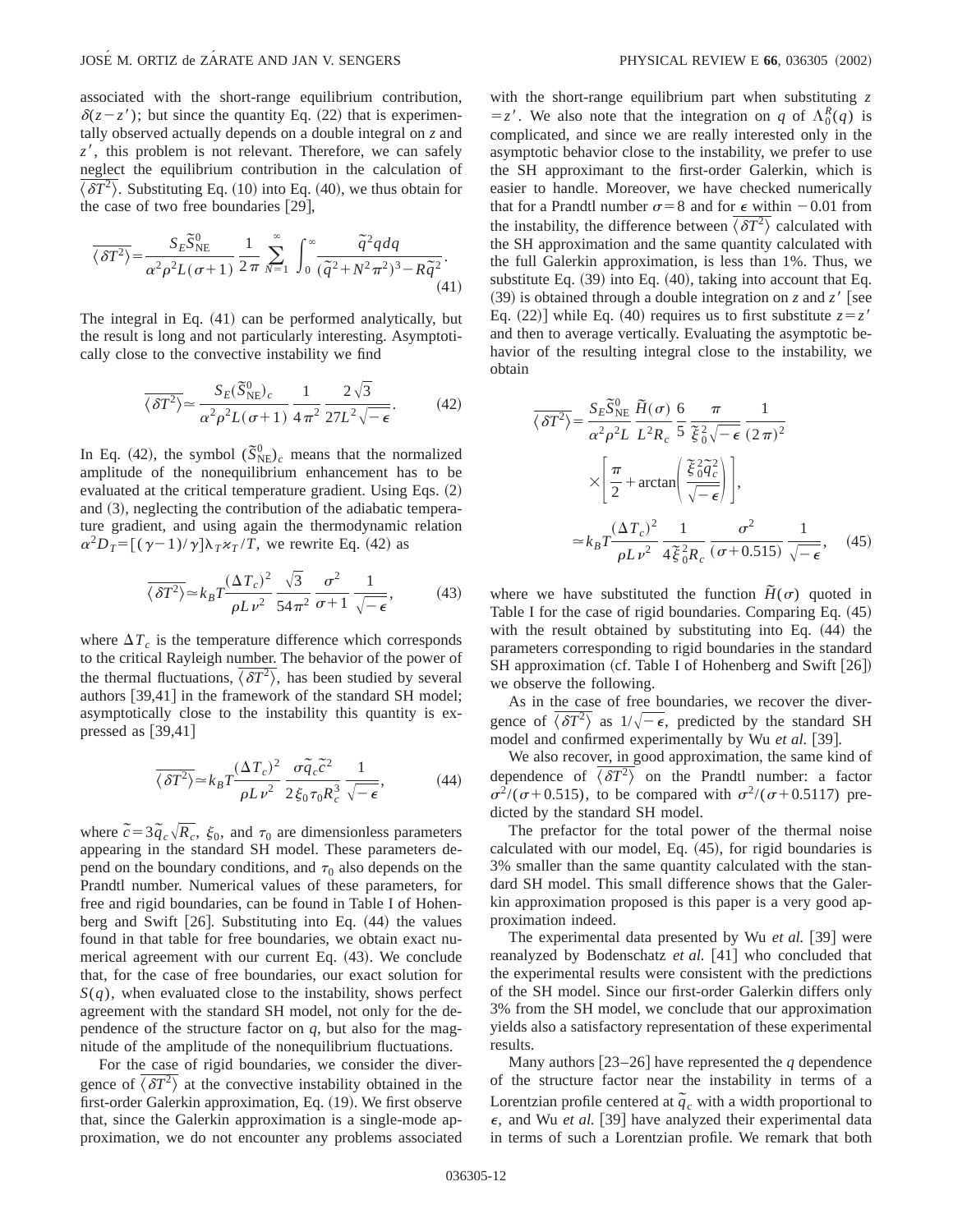

FIG. 4. Normalized nonequilibrium enhancement  $\tilde{S}_{NE}^{R}(\tilde{q})$  of the structure factor of a fluid with  $\sigma=8$ , as a function of the dimensionless wave number near the convective instability  $\epsilon = (R \epsilon)^{-1}$  $-R_c$ )/ $R_c$ = -0.01] for rigid boundaries. The solid curve represents the first-order Galerkin approximation given by Eq.  $(26)$ . The dashed curve represents the corresponding SH approximation with the parameter values listed in the second row of Table I. The dotted line represents the exact expression for the nonequilibrium structure factor of the bulk fluid, which should be the correct asymptotic limit for large  $\tilde{q}$ .

the exact solution for free boundaries and the first-order Galerkin solution for rigid boundaries do not yield a Lorentzian profile close to the instability. Moreover, a Lorentzian does not recover the proper asymptotic behavior, implied by in Eqs.  $(27)$ – $(30)$ , for either small *q* or large *q*. It even leads to an apparent divergence when one tries to calculate the power of the fluctuations by integrating  $S(q)$  over all twodimensional wave vectors  $[26,39]$ .

The SH approximation has been widely used in the literature to study the fluctuations close to the convective instability. We conclude this section by comparing the SH approximation with the Galerkin approximation derived in this paper. To do so, we have plotted in Fig. 4 the Galerkin approximation for the nonequilibrium enhancement  $\tilde{S}_{NE}^{R}(\tilde{q})$  of the structure factor (solid curve), together with the corresponding SH approximation calculated with Eq.  $(39)$  and the parameter values listed in the second row of Table I (dashed curve). Both curves correspond to  $\sigma=8$  and  $\epsilon=-0.01$ . For reference, we have also plotted in Fig. 4 the exact result for the bulk structure factor. A simple examination of this figure shows that, although SH represents the maximum of the structure factor quite well, it does not reproduce the proper asymptotic behaviors for large or small  $\tilde{q}$ . Although the SH approximation goes as  $\tilde{q}^{-4}$  for large *q*, the prefactor multiplying this  $\tilde{q}$  dependence is smaller than the correct value, which should be  $(\sigma+1)^{-1}$ . We note that the Galerkin approximation is, instead, only a few percent off. In the limit of small *q*, the SH approximation reaches a finite constant value, while the Galerkin approximation goes to zero as  $q^2$ . Recent measurements obtained by Oh and Ahlers [53] for the nonequilibrium structure factor of sulfur hexafluoride below the Rayleigh-Benard instability turn out to be consistent with our theoretical prediction that *S*(*q*) should exhibit a crossover from a  $q^{-4}$  behavior for larger q to a  $q^2$  behavior for small *q*.

#### **VIII. CONCLUSIONS**

In this paper we have applied the Galerkin method so as to calculate the static structure factor of a nonequilibrium fluid from the linearized random Boussinesq equations, for both negative and positive values of the Rayleigh number, using ''no-slip'' boundary conditions. Explicit expressions for the nonequilibrium enhancement of the structure factor in the Galerkin approximation have been presented. The consequences for low-angle light-scattering and shadowgraph experiments have been elucidated. The resulting expression reproduces the  $q^{-4}$  dependence of the nonequilibrium structure factor predicted theoretically  $[2-4]$  and confirmed experimentally  $[10-13]$  for negative Rayleigh numbers, it accounts for the saturation of the nonequilibrium enhancement of the intensity of the fluctuations at small wave numbers observed by Giglio and co-workers  $[14,15,42,43]$  and it is consistent with the experimental observation by Ahlers and co-workers  $\left[39,41,53\right]$  of the structure factor close to the convective instability. We have thus provided a unified approach for describing nonequilibrium fluctuations for both negative and positive values of the Rayleigh number, provided that  $R \le R_c$ . A major conclusion is that fluctuating hydrodynamics with simple additive thermal noise is enough to account for the nonequilibrium structure factors measured experimentally. Hence, at least for the case of Rayleigh-Bénard convection, it does not appear necessary to look for "fancy" sources of noise, such as multiplicative, correlated, or colored noise  $[35,54]$ .

The nonequilibrium structure factor obtained here for the case of two rigid boundaries exhibits qualitatively the same behavior as that deduced from an exact result derived for the case of two free boundaries in a previous publication  $[29]$ . The typical  $q^{-4}$  divergence of the nonequilibrium structure factor crosses over to a  $q^2$  dependence for extremely small scattering angles. Separating both behaviors there is a maximum in the scattered intensity, indicating that fluctuations with a particular wave vector are maximally enhanced. As the convective instability is approached the height of the maximum diverges. The wave number  $\tilde{q}_{\text{max}}$  of the fluctuations that are maximally enhanced is close to the critical wave number  $\tilde{q}_c$  for the convective instability and depends on the actual boundary conditions considered. Fluctuating patterns do appear in a fluid subjected to a stationary temperature gradient below the convective instability, even for negative Rayleigh numbers. To address the question how these fluctuating patterns below the Rayleigh-Be $\hat{\theta}$  instability evolve into convection rolls above the instability requires a theoretical approach that goes beyond the linearized Boussinesq equations considered in the present paper [32].

#### **ACKNOWLEDGMENTS**

The authors are indebted to G. Ahlers and D. S. Cannell for some valuable comments. The research at the University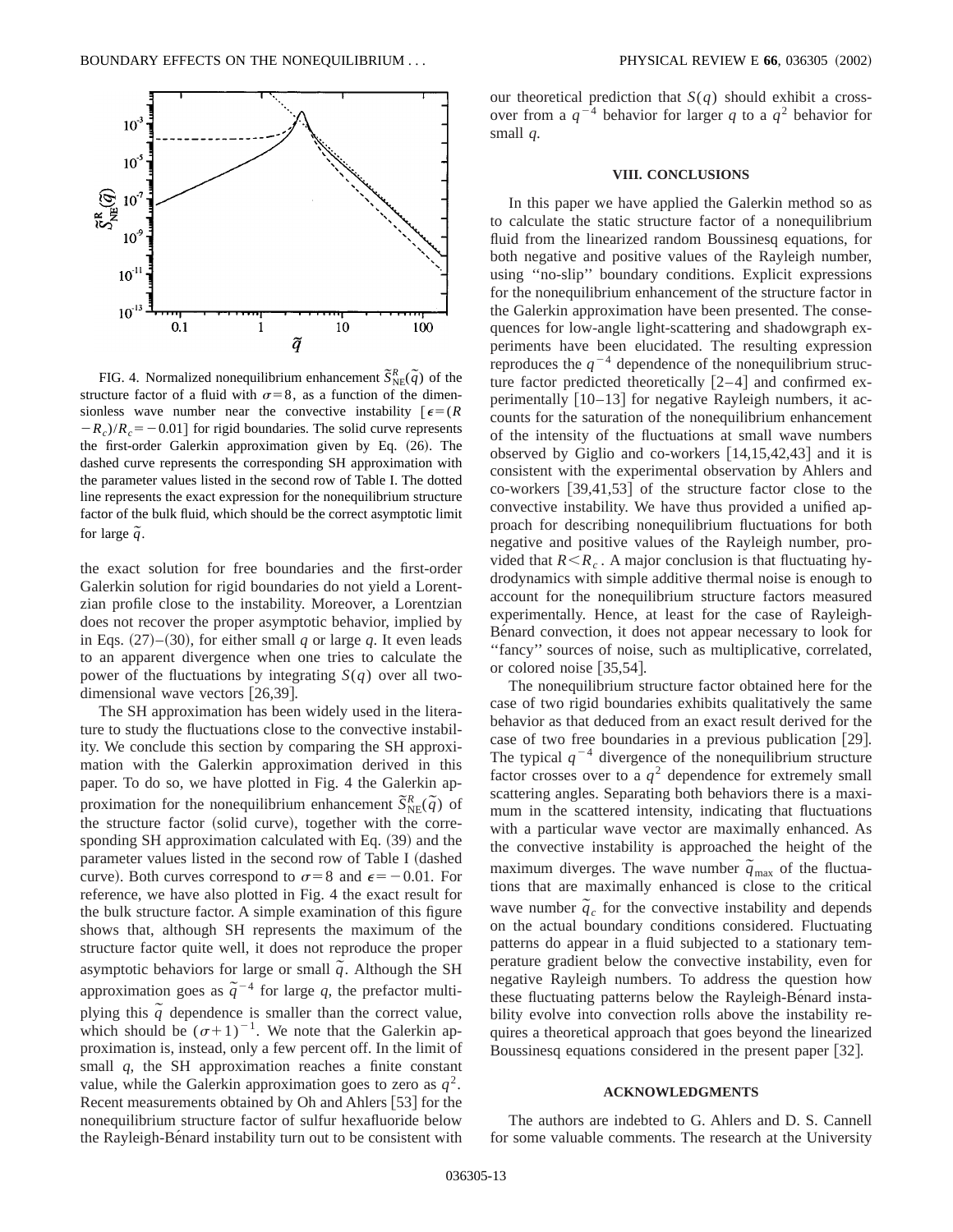of Maryland was supported by the Chemical Sciences, Geosciences and Biosciences Division of the Office of Basic Energy Sciences of the U.S. Department of Energy under Grant No. DE-FG-02-95ER14509. J.M.O.Z. acknowledges the hospitality of the Institute for Physical Science and Technology, University of Maryland, where part of the manuscript was prepared.

### **APPENDIX: WAVE NUMBER OF MAXIMUM GROWTH RATE OF HYDRODYNAMIC PERTURBATIONS**

In Sec. VI we derived an expression for the wave number  $\tilde{q}_{\text{max}}$  corresponding to the maximum enhancement of the intensity of the nonequilibrium fluctuations, as a function of  $\epsilon = (R - R_c)/R_c$  and of the Prandtl number  $\sigma$ . Another interesting quantity is the wave number  $\tilde{q}_m$ , corresponding to the maximum growth rate of perturbations around the quiescent conductive hydrodynamic state in the fluid layer  $[30,33,46-$ 48]. While both  $\tilde{q}_{max}$  and  $\tilde{q}_m$  approach  $\tilde{q}_c$  as  $\epsilon \rightarrow 0^{(-)}$ , the two wave numbers differ for finite negative values of  $\epsilon$  and this difference depends on the Prandtl number.

To illustrate the difference between  $\tilde{q}_{\text{max}}$ , the wave number of maximum enhancement of fluctuations, and the wave number  $\tilde{q}_m$ , corresponding to the maximum growth rate, we first consider the case of two free boundaries, for which there exists a well-known analytic expression for  $\tilde{g}(\tilde{q}_\parallel)$  $= g(\tilde{q}_\parallel) \nu/L^2$ , the dimensionless linear growth rate of the most unstable mode  $[30,33]$ 

$$
\tilde{g}(\tilde{q}_{\parallel}) = -\frac{(\tilde{q}_{\parallel}^2 + \pi^2)(\sigma + 1)}{2\sigma}
$$
\n
$$
\times \left\{ 1 - \sqrt{1 - \frac{4\sigma}{(\sigma + 1)^2} \left[ 1 - \frac{\tilde{q}_{\parallel}^2 R}{(\tilde{q}_{\parallel}^2 + \pi^2)^3} \right] \right\}. \tag{A1}
$$

Note that we are using the notation  $g(\tilde{q}_{\parallel})$  for the linear growth rate, instead of the traditional  $\sigma$  to avoid confusion with the Prandtl number. We observe in Eq.  $(A1)$  that the condition of marginal stability  $\tilde{g}(\tilde{q}_{\parallel})=0$  is the same condition obtained in the main text from an analysis of the stochastic Boussinesq equations for the case of two free boundaries. Thus, to have the possibility of the linear growth rate to be zero, the Rayleigh number *R* has to be larger than the critical Rayleigh number for free boundaries,  $R_c = 27\pi^4/4$ . At  $R = R_c$  the growth rate reaches the value zero at a single finite value of the wave number  $\tilde{q}_\parallel = \tilde{q}_c = \pi / \sqrt{2}$ . For *R*  $\langle R_c, \rangle$ , the maximum growth rate given by Eq. (A1) is always negative, independent of  $\sigma$  or  $\tilde{q}$ <sup> $\parallel$ </sup>; this means that the conductive solution is stable. For  $R > R_c$  there are values of  $q_{\parallel}$ for which the corresponding growth rate is positive, indicating that an instability develops in the system. A plot of Eq.  $(A1)$  shows that for  $R \leq R_c$  there is a maximum of the growth rate for a particular value  $\tilde{q}_\parallel = \tilde{q}_m$ . At  $R = R_c$ , the maximum is located at  $\tilde{q}_c$  and the value of the growth rate at the maximum is zero. From Eq.  $(A1)$  one readily deduces an analytical expression for the position of the maximum at  $R \le R_c$ ,

$$
\tilde{q}_m = \tilde{q}_c \left[ 1 + \frac{1}{4} \epsilon + \frac{3 \sigma^2 + 2 \sigma + 3}{16(\sigma + 1)^2} \epsilon^2 + O(\epsilon^3) \right]. \tag{A2}
$$

On comparing Eq.  $(A2)$  with Eq.  $(33)$ , we already observe quite clearly the difference between the wave number of maximum growth rate of hydrodynamic perturbations,  $\tilde{q}_m$ , and the wave number,  $\tilde{q}_{max}$  of fluctuations maximally enhanced. From Eq.  $(33)$  we see that  $\tilde{q}_{\text{max}}$  does not contain the term linear in  $\epsilon$  in the case of free boundaries.

For the case of rigid boundaries, the maximum growth rate cannot be calculated analytically, but has been evaluated numerically by Domínguez-Lerma *et al.* [48]. However, it is possible to calculate analytically a Galerkin approximation to the linear growth rate, much in the spirit of the calculations presented in the main text of the paper. To perform this approximate analytical calculation we consider the deterministic Boussinesq equations (thus  $\delta T = \delta Q = 0$ ), Fourier transformed in the horizontal plane, but not in time, so that from Eqs.  $(5)$  in the main text we obtain

$$
\frac{\partial}{\partial t} [\mathcal{D}w(t, q_{\parallel}, z)] = \nu [\mathcal{D}^2 w(t, q_{\parallel}, z)] - q_{\parallel}^2 \alpha g \, \theta(t, q_{\parallel}, z),
$$
\n(A3a)

$$
\frac{\partial}{\partial t}\theta(t, q_{\parallel}, z) = D_T[\mathcal{D}\theta(t, q_{\parallel}, z)] - \nabla T_0 w(t, q_{\parallel}, z),
$$
\n(A3b)

where the differential operator  $D$  was defined in Eq.  $(8)$ . Now we look for approximate solutions to the deterministic Eqs.  $(A3)$  whose dependence on the vertical coordinate *z* is expressed in terms of the same Galerkin polynomials used in Sec. III for the solution of the stochastic Boussinesq equations. Thus we consider perturbations of the form

$$
w(t, \mathbf{q}_{\parallel}, z) = \exp[g(q_{\parallel})t]w_0(q_{\parallel}) \left(\frac{z}{L} - \frac{z^2}{L^2}\right)^2,
$$
  

$$
\theta(t, q_{\parallel}, z) = \exp[g(q_{\parallel})t] \theta_0(q_{\parallel}) \left(\frac{z}{L} - \frac{z^2}{L^2}\right), \qquad (A4)
$$

which, evidently, do fulfill the no-slip boundary conditions, Eqs.  $(12)$ . To calculate an approximate solution to Eq.  $(A3)$ of the form given by Eq.  $(A4)$ , we substitute Eq.  $(A4)$  into Eq.  $(A3)$ , and project the first resulting equation onto the first Galerkin polynomial and the second equation onto the second Galerkin polynomial. After switching to dimensionless variables, we obtain the following set of linear algebraic equations for the dimensionless amplitudes  $\tilde{w}_0(\tilde{q}_\parallel)$  $= (L/D_T)w_0(q_\parallel)$  and  $\tilde{\theta}_0(\tilde{q}_\parallel) = (\alpha g L^3/vD_T)\theta_0(q_\parallel)$ :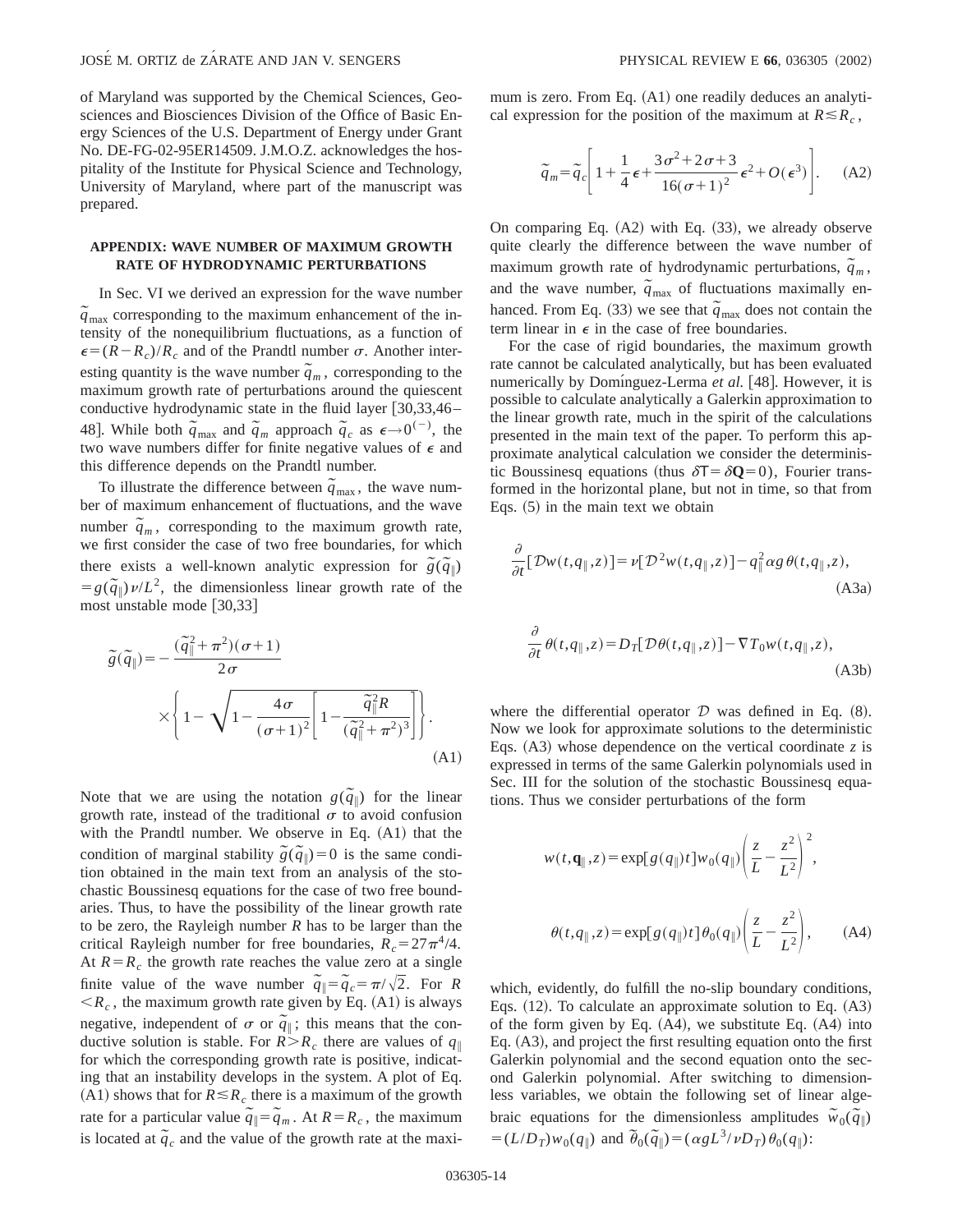$$
\begin{pmatrix}\n\frac{\tilde{g}(\tilde{q}_{\parallel})(\tilde{q}_{\parallel}^2+12)}{630} + \frac{(\tilde{q}_{\parallel}^4 + 24\tilde{q}_{\parallel}^2 + 504)}{630} & -\frac{\tilde{q}_{\parallel}^2}{140} \\
-\frac{R}{140\sigma} & \frac{\tilde{g}(\tilde{q}_{\parallel})}{30} + \frac{(\tilde{q}_{\parallel}^2 + 10)}{30\sigma}\n\end{pmatrix}\n\begin{pmatrix}\n\tilde{w}_0(\tilde{q}_{\parallel}) \\
\tilde{\theta}_0(\tilde{q}_{\parallel})\n\end{pmatrix} = 0,
$$
\n(A5)

where the dimensionless growth rate is again  $\tilde{g} = g \nu / L^2$ . To have a solution of Eq. (A5) different from zero, the determinant of the matrix has to be zero. From the corresponding secular equation, we solve for the linear growth rate  $\tilde{g}$ , obtaining

$$
\tilde{g}(\tilde{q}_{\parallel}) = -\frac{1}{2} \frac{(\tilde{q}_{\parallel}^2 + 10)[\sigma + \tilde{A}(\tilde{q}_{\parallel})]}{\sigma \tilde{A}(\tilde{q}_{\parallel})} \left\{ 1 - \sqrt{1 - \frac{\sigma \tilde{A}(\tilde{q}_{\parallel})}{7[\sigma + \tilde{A}(\tilde{q}_{\parallel})]^2} \left[ 28 - \frac{27 \tilde{q}_{\parallel}^2 R}{(\tilde{q}_{\parallel}^2 + 10)(\tilde{q}_{\parallel}^4 + 24 \tilde{q}_{\parallel}^2 + 504)} \right] \right\},
$$
 (A6)

where the function  $\widetilde{A}(\widetilde{q}_{\parallel})$  is given by

$$
\widetilde{A}(\widetilde{q}\Vert) = \frac{(\widetilde{q}\Vert + 10)(\widetilde{q}\Vert + 12)}{(\widetilde{q}\Vert + 24\widetilde{q}\Vert + 504)}.
$$
\n(A7)

Actually there are two solutions for the growth rate  $\tilde{g}(\tilde{q}_{\parallel})$ ; in Eq. (A6) we have displayed the larger one. We observe from Eq. (A6) that the condition of marginal stability  $\tilde{g}(\tilde{q}_{\parallel})=0$  is the same condition, Eq.  $(21)$ , obtained in the main text from an analysis of the stochastic Boussinesq equations in the first-order Galerkin approximation. We recall that for Eq.  $(21)$  to hold, the Rayleigh number *R* has to be larger than a critical Rayleigh number  $R_c \approx 1708$ , which is the first-order Galerkin approximation to the critical Rayleigh number for rigid boundaries. At  $R = R_c$  the growth rate reaches the value zero at a single finite value of the wave number,  $\tilde{q}_\parallel = \tilde{q}_c$  $\approx$  3.1163. For *R*<*R<sub>c</sub>*, the maximum growth rate, given by Eq. (A6), is always negative, independent of  $\sigma$  or  $\tilde{q}_\parallel$ , meaning that the conductive solution is stable. For  $R > R_c$  there are values of  $q_{\parallel}$  for which the corresponding growth rate  $\tilde{g}(\tilde{q}_{\parallel})$  is positive, so that the conductive solution becomes unstable.

A plot of Eq.  $(A6)$  is qualitatively very similar to a plot of Eq.  $(A1)$  for the case of free boundaries; it shows that for  $R \le R_c$  there is a maximum of the growth rate  $\tilde{g}(\tilde{q}_{\parallel})$  for a particular value  $\tilde{q}_\parallel = \tilde{q}_m$ . At  $R = R_c$ , the maximum is located at  $\tilde{q}_c$  and the value of the growth rate at the maximum is zero. Taking the derivative of  $\tilde{g}(\tilde{q}_{\parallel})$  with respect to  $\tilde{q}_{\parallel}$ , we can deduce form Eq.  $(A6)$  an analytical expression for the position of the maximum at  $R \le R_c$ . Specifically, we obtain

$$
\tilde{q}_m = \tilde{q}_c [1 + \alpha(\sigma) \epsilon + O(\epsilon^2)], \tag{A8}
$$

where some long algebraic calculations yield

$$
\alpha(\sigma) = \frac{35(\tilde{q}_c^2 + 12)^4(\tilde{q}_c^2 + 10)^2}{12\tilde{q}_c^6(61987\tilde{q}_c^4 + 165730\tilde{q}_c^2 + 16132820)}
$$

$$
\times \frac{21(\tilde{q}_c^2 + 12)\sigma + 5(\tilde{q}_c^2 - 4)}{\tilde{q}_c^2\sigma + 5}
$$

$$
\approx \frac{0.339(\sigma + 0.063)}{\sigma + 0.515}.
$$
(A9)

The wave number corresponding to the maximum of the linear growth rate has been investigated numerically by Dominguez-Lerma *et al.* [48] for the case of rigid boundaries, who have proposed for the coefficient  $\alpha(\sigma)$  in Eq. (A8) the empirical equation

$$
\alpha(\sigma) = 0.0494 + \frac{0.295\sigma}{\sigma + 0.509}.
$$
 (A10)

In Fig. 5 we have plotted  $\alpha(\sigma)$  as a function of the Prandtl



FIG. 5. Values of the linear coefficient  $\alpha(\sigma)$  in the expansion, Eq. (A8), for the maximum wave number  $\tilde{q}_m$  of the hydrodynamic perturbations. Solid curve, obtained analytically from a Galerkin approximation [Eq.  $(A9)$ ]. Dotted curve, calculated numerically by Domínguez-Lerma et al. [48]. Dashed curve, linear coefficient in the expansion, Eq. (34), for the wave number  $\tilde{q}_{\text{max}}$  of maximum enhancement of fluctuations.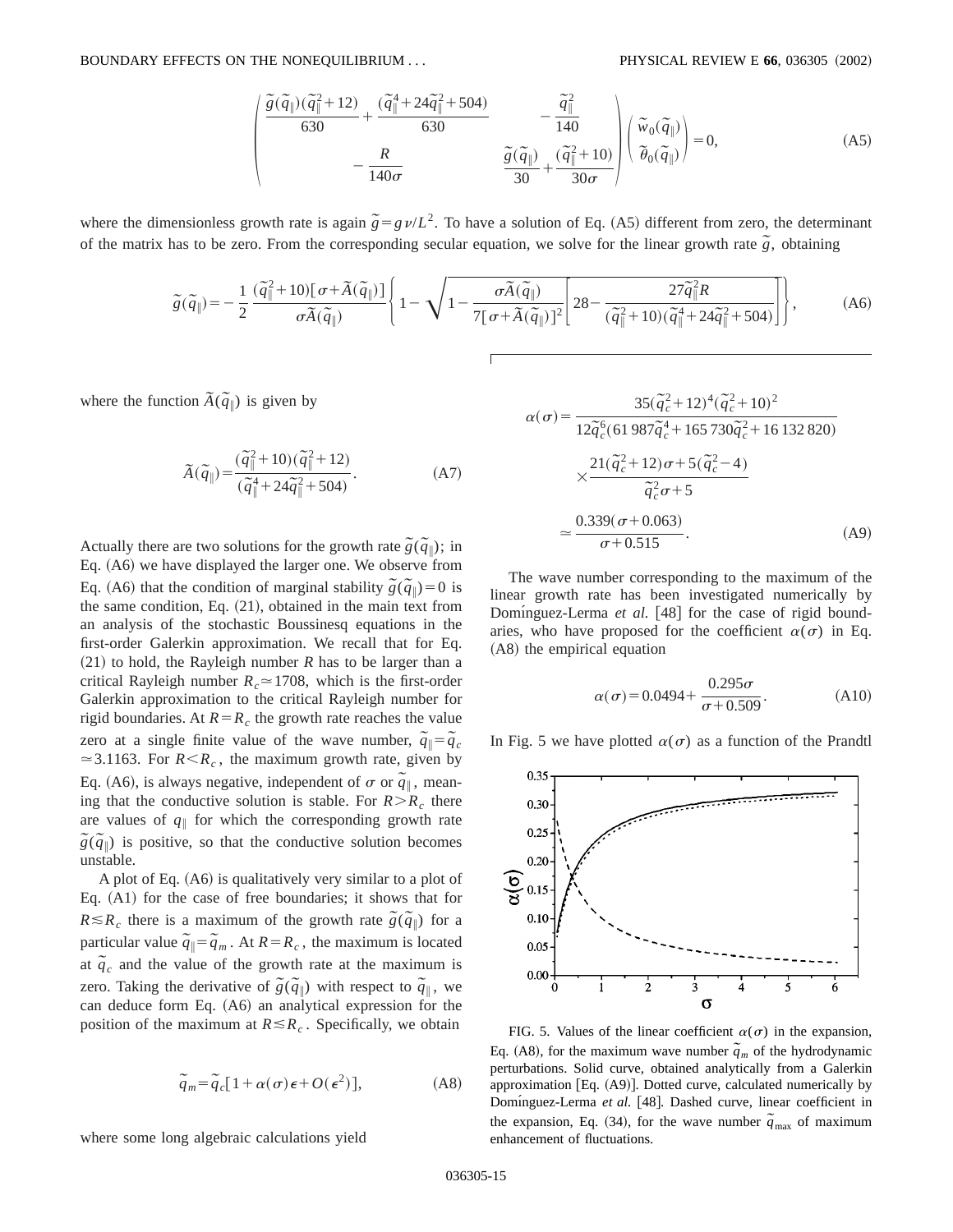number. The solid curve represents Eq.  $(A9)$ , obtained here analytically using a Galerkin approximation and the dotted curve represents the empirical relationship, Eq.  $(A10)$ , proposed by Dominguez-Lerma *et al.* [48]. A simple inspection of Fig. 5 shows that the Galerkin method provides a very good approximation for the wave number of the maximum growth rate of hydrodynamic perturbations; for the range of Prandtl numbers displayed in the figure, the difference between the value of  $\alpha(\sigma)$  from our Galerkin approximation and from the numerical results of Dominguez-Lerma *et al.* is less than 2%.

We can compare Eqs.  $(A8)–(A10)$  for the wave number *qm* of maximum linear growth rate of hydrodynamic perturbations with Eq.  $(34)$  in the main text for the wave number *q*max of fluctuations maximally enhanced. We observe that, although at  $R = R_c$  both maxima are located at  $\tilde{q}_c$ , for *R* 

 $\leq R_c$  significant differences do appear between their positions. To show these difference we have added in Fig. 5, as a dashed curve, the value of  $\alpha(\sigma)$  deduced from Eq. (34) for the wave number  $q_{\text{max}}$  of fluctuations maximally enhanced. We observe in Fig. 5 that the difference is important and it increases with the Prandtl number. As commented before, this difference is mathematically due to the fact that the wave number  $q_m$  of maximum growth rate is obtained from solving the deterministic Boussinesq equations, while the wave number  $q_{\text{max}}$  of fluctuations maximally enhanced is obtained from solving the stochastic Boussinesq equations. We conclude that the quantity experimentally accessible for shadowgraph of light scattering below the instability, is the wave number  $\tilde{q}_{\text{max}}$  of fluctuations maximally enhanced and not  $\tilde{q}_m$ .

- [1] J. R. Dorfman, T. R. Kirkpatrick, and J. V. Sengers, Annu. Rev. Phys. Chem. **45**, 215 (1994).
- [2] T. R. Kirkpatrick, E. G. D. Cohen, and J. R. Dorfman, Phys. Rev. A **26**, 995 (1982).
- [3] D. Ronis and I. Procaccia, Phys. Rev. A **26**, 1812 (1982).
- [4] R. Schmitz and E. G. D. Cohen, J. Stat. Phys. 39, 285 (1985).
- [5] R. Schmitz, Phys. Rep. 171, 1 (1988).
- [6] B. M. Law and J. V. Sengers, J. Stat. Phys. **57**, 531 (1989).
- [7] P. N. Segre` and J. V. Sengers, Physica A **198**, 46 (1993).
- [8] P. N. Segrè, R. Schmitz, and J. V. Sengers, Physica A **195**, 31  $(1993).$
- [9] B. J. Berne and R. Pecora, *Dynamic Light Scattering* (Wiley, New York, 1976).
- [10] B. M. Law, P. N. Segrè, R. W. Gammon, and J. V. Sengers, Phys. Rev. A 41, 816 (1990).
- [11] P. N. Segrè, R. W. Gammon, J. V. Sengers, and B. M. Law, Phys. Rev. A 45, 714 (1992).
- [12] W. B. Li, P. N. Segrè, R. W. Gammon, and J. V. Sengers, Physica A **204**, 399 (1994).
- [13] W. B. Li, K. J. Zhang, J. V. Sengers, R. W. Gammon, and J. M. Ortiz de Zárate, Phys. Rev. Lett. **81**, 5580 (1998).
- [14] A. Vailati and M. Giglio, Phys. Rev. Lett. **77**, 1484 (1996).
- @15# A. Vailati and M. Giglio, Prog. Colloid Polym. Sci. **104**, 76  $(1997).$
- [16] A. S. Tremblay, M. Arai, and E. D. Siggia, Phys. Rev. A 23, 1451 (1981).
- [17] L. S. García-Colín and R. M. Velasco, Phys. Rev. A 26, 2187  $(1982).$
- $[18]$  R. Schmitz and E. G. D. Cohen, Phys. Rev. A  $35$ , 2602 (1987).
- [19] D. Beysens, Y. Gabarros, and G. Zalczer, Phys. Rev. Lett. **45**, 403 (1980).
- [20] H. Kiefte, M. J. Clouter, and R. Penney, Phys. Rev. B 30, 4017  $(1984).$
- [21] R. N. Suave and A. R. B. de Castro, Phys. Rev. B **53**, 5330  $(1996).$
- [22] J. B. Swift and P. C. Hohenberg, Phys. Rev. A 15, 319 (1977).
- @23# T. R. Kirkpatrick and E. G. D. Cohen, J. Stat. Phys. **33**, 639  $(1983).$
- [24] R. Schmitz and E. G. D. Cohen, J. Stat. Phys. **40**, 431 (1985).
- [25] H. van Beijeren and E. G. D. Cohen, J. Stat. Phys. **53**, 77  $(1988).$
- [26] P. C. Hohenberg and J. B. Swift, Phys. Rev. A 46, 4773 (1992).
- [27] J. M. Ortiz de Zárate, R. Pérez Cordón, and J. V. Sengers, Physica A **291**, 113 (2001).
- [28] J. M. Ortiz de Zárate and L. Muñoz Redondo, Eur. Phys. J. B **21**, 135 (2001).
- [29] J. M. Ortiz de Zarate and J. V. Sengers, Physica A 300, 25  $(2001).$
- [30] S. Chandrasekhar, *Hydrodynamic and Hydromagnetic Stability* (Oxford University Press, Oxford, 1961).
- [31] V. Zaitsev and M. Shliomis, Zh. Eksp. Teor. Fiz. 59, 1583 (1970) [Sov. Phys. JETP 32, 866 (1971)].
- [32] M. C. Cross and P. C. Hohenberg, Rev. Mod. Phys. **65**, 851  $(1993).$
- [33] P. Manneville, *Dissipative Structures and Weak Turbulence* (Academic Press, San Diego, 1990).
- [34] D. J. Tritton, *Physical Fluid Dynamics*, 2nd ed. (Oxford University Press, Oxford, 1988).
- [35] J. García Ojalvo and J. M. Sancho, *Noise in Spatially Extended Systems* (Springer, New York, 1999).
- [36] K. Staliunis, Phys. Rev. E 64, 066129 (2001).
- [37] J. V. Sengers and J. M. Ortiz de Zarate, in *Thermal Nonequilibrium Phenomena in Fluid Mixtures*, edited by W. Köhler and S. Wiegand (Springer, Berlin, 2002), p. 121.
- [38] J. V. Sengers and J. M. Ortiz de Zarate, Rev. Mex. Fis. (to be published).
- [39] M. Wu, G. Ahlers, and D. S. Cannell, Phys. Rev. Lett. **75**, 1743  $(1995).$
- [40] J. R. deBruyn, E. Bodenschatz, S. W. Morris, S. P. Trainoff, Y. Hu, D. S. Cannell, and G. Ahlers, Rev. Sci. Instrum. **67**, 2043  $(1996).$
- [41] E. Bodenschatz, W. Pesch, and G. Ahlers, Annu. Rev. Fluid Mech. 32, 709 (2000).
- [42] A. Vailati and M. Giglio, Nature (London) 390, 262 (1997).
- [43] D. Brogioli and A. Vailati, and M. Giglio, Phys. Rev. E 61, R1  $(2000).$
- [44] S. P. Trainoff and D. S. Cannell, Phys. Fluids 14, 1340 (2002).